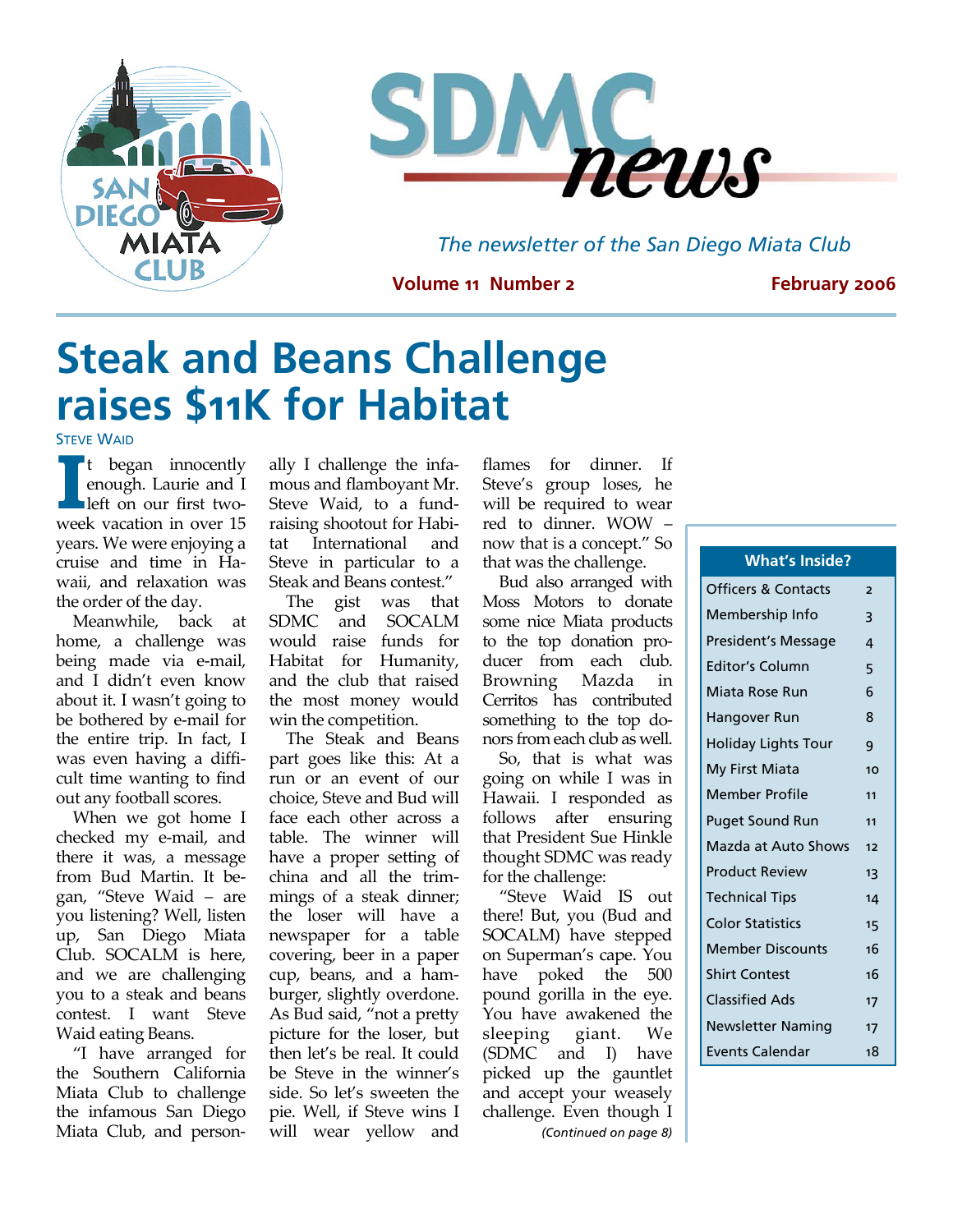# **SDMC Officers**



Sue Hinkle President



Jerry Boster Vice President



Brenda Kay **Secretary** 



Jason Brent **Treasurer** 

### **Executive Board**

"@..." indicates that e‐mail address ends in @sandiegomiataclub.org

| <b>PRESIDENT</b>                           | Sue Hinkle   | 760-735-9456 | president@     |
|--------------------------------------------|--------------|--------------|----------------|
| <b>VICE PRESIDENT</b>                      | Jerry Boster | 619-437-4465 | vicepresident@ |
| <b>SECRETARY</b>                           | Brenda Kay   | 858-715-0013 | secretary@     |
| <b>TREASURER</b>                           | Jason Brent  | 619-733-3450 | treasurer@     |
| To send e-mail to all members of the Board |              |              | board $@$      |

### **Administrative Board**

| <b>MEMBERSHIP</b>         | Laurie Patton<br>Judy Ryan                  | 619-435-5938                                 | membership@           |
|---------------------------|---------------------------------------------|----------------------------------------------|-----------------------|
| <b>EVENTS COORDINATOR</b> | Mark Booth                                  | 619-670-3789                                 | events@               |
| <b>CLUB E-MAIL</b>        | Bob Kleeman                                 | 619-501-9776                                 | postmaster@           |
| <b>WEBMASTER</b>          | Dan Garcia                                  | 619-448-4380                                 | webmaster@            |
| <b>CLUB REGALIA</b>       | Linda Payne<br>Kelley Raymond<br>Mary Clark | 858-560-4272<br>619-846-3784<br>760-737-8971 | regalia@              |
| <b>NAME BADGES</b>        | Vickie Krueger                              | 858-486-4711                                 | vickie@teamvoodoo.com |

### *SDMC News* **Staff**

| <b>EDITOR-IN-CHIEF</b>     | Jerry Standefer                                   | 619-295-5993                                 | newsletter@                                                 |
|----------------------------|---------------------------------------------------|----------------------------------------------|-------------------------------------------------------------|
| <b>PRODUCTION EDITOR</b>   | Larry Clark                                       | 760-737-8971                                 | newsletter@                                                 |
| <b>FEATURES EDITOR</b>     | <b>Bruce Lewis</b>                                | 619-447-0930                                 | zoom.zoom@earthlink.net                                     |
| <b>TECHNICAL EDITOR</b>    | Scott Lewis                                       | 619-890-8305                                 | kartdriver@cox.net                                          |
| <b>MAILING COORDINATOR</b> | <b>Janice Boster</b>                              | 619-437-4465                                 | jboster@san.rr.com                                          |
| <b>ADVERTISING EDITOR</b>  | Barry Billingsley                                 |                                              | (Leave of absence – please contact editors)                 |
| <b>PROOFREADERS</b>        | Robin Faircloth<br>Carl Martens<br>Cindy Jennings | 760-789-5171<br>619-501-4852<br>619-476-0951 | hawkinlady@cox.net<br>chmartens@cox.net<br>cinjen72@cox.net |
| PRINTING                   | Sign Up                                           | 858-486-6771                                 | signup7@aol.com                                             |

The SAN DIEGO MIATA CLUB is a nonprofit California corporation. *SDMC News* is the monthly newsletter of the SAN DIEGO MIATA CLUB. Use of articles or stories by other Miata clubs is hereby granted, provided proper credit is given.

Submissions to the newsletter are welcomed and encouraged. When possible, please e‐mail your submissions to the newsletter editor. Submissions may also be mailed to the club's post office box.

Submission deadline is the 15th of each month. The Editor reserves the right to edit all submissions.

### **How to Contact SDMC**

#### **On the web**

www.sandiegomiataclub.org

**24-hour voice message line**  619–434–2007

#### **By mail**

P.O. Box 180833 Coronado CA 92178‐0833

#### **Club e-mail**

Most club communication is conducted via e‐mail through a Yahoo Group named SDMC‐List. A free Yahoo account is required. Follow these steps to join.

- 1. Go to http://autos.groups. yahoo.com/group/SDMC‐List. (*Note:* Capitalization matters!)
- 2. Click "Join This Group!"
	- 3. If you have a Yahoo account, log in. If you do not, click "Sign Up" and follow the instructions.
	- 4. After logging in, you will be re‐ turned to the SDMC‐List "Join This Group" page.
	- 5. In "Comment to Owner," state you are an SDMC member.
	- 6. Complete remaining selections, perform Word Verification, and click the "Join" button.
	- 7. Your SDMC membership will be verified. The verification and approval process may take sev‐ eral days.

For more detailed instructions, see the club's website.

#### **Membership roster**

The membership roster is avail‐ able to SDMC members only. Fol‐ low these steps to access the roster.

- 1. Go to http://autos.groups. yahoo.com/group/SDMC‐List.
- 2. Log in and click "Database"
- 3. Click on the most current table in the tables list
- 4. To print, click "Printable Re‐ port." The printed copy will be 15–20 pages.

For more detailed instructions and options, see the club's web site.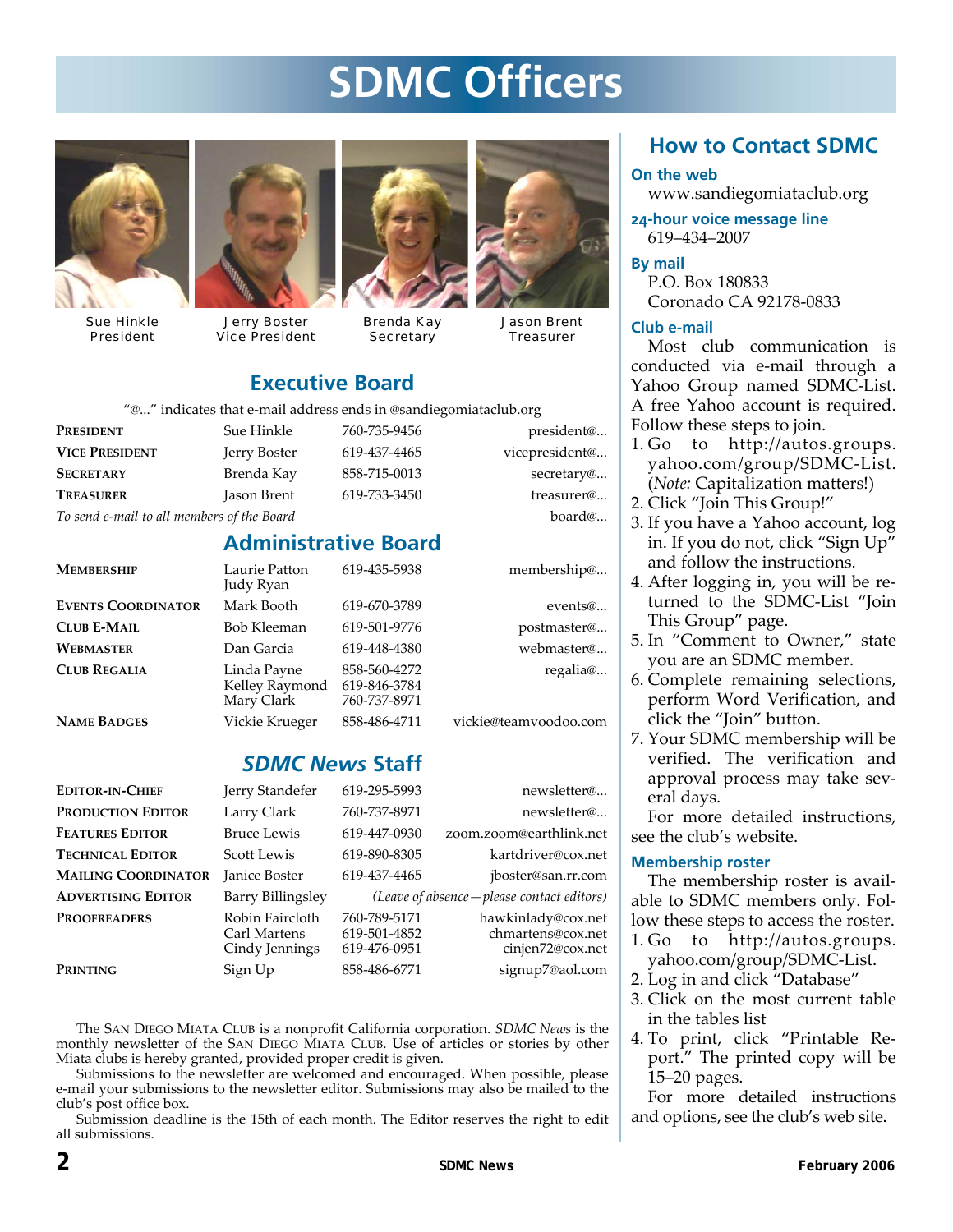### **New members**

Welcome to our five newest members (since last newsletter):

| Tommy & Veronica Aaenenson, Lakeside 1990 Red                                                         |  |
|-------------------------------------------------------------------------------------------------------|--|
|                                                                                                       |  |
|                                                                                                       |  |
|                                                                                                       |  |
|                                                                                                       |  |
| As of January 14, 2006, we have 285 memberships (105 single, 180 dual)<br>and a total of 465 members. |  |

### **Renewals**

Renewing members since last newsletter: 137. We're more than halfway there, but 138 members still need to renew.

Renewals are being extended through February. Get yours in.

### **Monthly meetings**

Our monthly meetings are a great opportunity to meet your fellow club members, ask questions, and share stories. Meetings are held on the fourth Thursday of each month, except in November and December when we meet on the third Thursday.

Members begin arriving around 6 P.M. to enjoy meals, snacks, or beverages while chatting with their Miata friends. The informal meeting starting at 7 P.M. We guarantee you'll have fun.

We meet at the Boll Weevil restaurant, 9330 Clairemont Mesa Blvd., in San Diego (between I‐15 and SR 163). To contact the restau‐ rant, call (858) 571‐6225.

**This month's meeting date: Thursday, February 23**

### **Dues**

Dues are \$35 per calendar year, for either an individual or a dual membership (two members in the same household). Members who join the club in the first half of the calendar year (January through June) pay \$35 for their first year; those who join in the second half of the year pay \$20 for the remainder of the year.

## **Badges**

Have you wondered how to get one of those engraved plastic name badges that other members wear to events? They are available for a mere \$6.50 each, including shipping to your home, from Vicky Krueger. You will need to give her cash up front, as the badges must be paid for in advance. Lots of colors are available to match your Miata. See Vicky at a monthly meeting or send e-mail to VICKY@TEAM VOODOO.COM.

## **Dues Reminder**

January has been designated as our membership dues renewal month, as announced in our October, November, and December newsletters.

As of December 31, 2005, all member‐ ships have expired, and renewals are due during the month of January. Dues for 2005 are prorated, based on when you renewed in 2005. Check the renewal date shown on your mailing label.

Membership renewal forms are now available on the club's website (WWW.SANDIEGOMIATACLUB.ORG) under "Join our Club." Please complete your

| <b>Dues Proration</b> |       |
|-----------------------|-------|
| January               | 35.00 |
| February              | 32.12 |
| March                 | 29.20 |
| April                 | 26.28 |
| May                   | 23.36 |
| June                  | 20.44 |
| July                  | 17.52 |
| August                | 14.60 |
| September             | 11.68 |
| October               | 8.76  |
| November              | 5.84  |
| December              | 2.92  |

renewal form and mail your 2006 dues to:

#### **San Diego Miata Club P.O. Box 180833 Coronado, CA 92178‐0833**

Membership renewals will also be ac‐ cepted at the monthly meeting on Feb‐ ruary 23.

Since this is a new club policy, we have extended renewals through February. Those memberships remaining unpaid at the end of February will be considered expired and will be removed from the SDMC and newsletter mailing lists.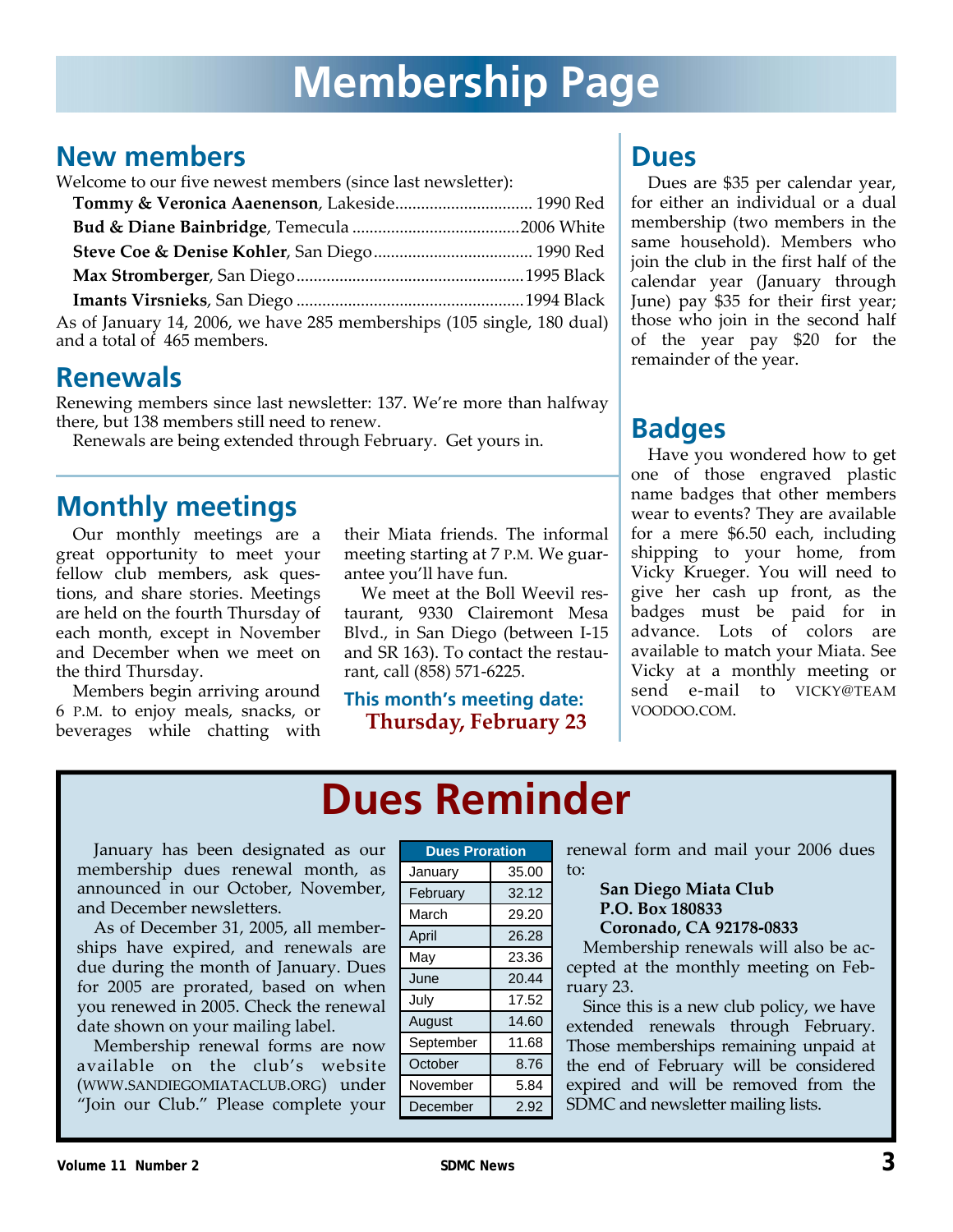# **Calling all members!**

SUE HINKLE, PRESIDENT

**O**ur Annual Meeting is only a few months away, and it will be time, once again, a few months away, and it will be time, once again, for members to cast their votes for new elected officers. The exact date for the Annual Meeting has not been determined, but this is the perfect time for members to consider running for an elected office.

The success of the San Diego Miata Club for the past ten years is due to those members who volun‐ teered to hold an elected office or volunteer position. Without vol‐ unteers, there would be no San Diego Miata Club. I'm an advocate of volunteerism, and I would en‐ courage any member who would like to run for an office to do so. This is one of the best ways to get involved with the club operations, and it doesn't require a ton of time. In fact, it's a lot of fun—just ask anyone who has held an office or a volunteer position.

The March newsletter in previ‐ ous years has been primarily dedi‐ cated to candidate profiles. If you are interested in running for office, I would encourage you to write a brief personal profile of 500 words or less and submit it to our news‐ letter editor, Jerry Standefer. A biographical profile is not a re‐ quirement to run for an elected office, but it is an opportunity for fellow club members to get to know you and your visions for the club. You will need to make sure that your profile reaches Jerry Standefer (NEWSLETTER@ SANDIEGOMIATACLUB.ORG) no later than February 15 to be included in the March newsletter.

Many of my articles during the past year have mentioned volun‐ teers in one way or another. In ad‐ dition to the elected offices, there are several other volunteer positions that keep our club zooming along. It's our volunteers who schedule and assist in organizing fun runs and events, publish our monthly newsletter, manage our membership, maintain our web‐ site, handle club regalia, order member badges, and keep mem‐ bers well‐informed through the SDMC‐List. These volunteers dedicate their time and energy to ensure that we continue to have



fun and enjoy the camaraderie of SDMC. If you are interested in volunteering in any way, please let one of the board members know your desires and what you would be interested in doing. There's always room for more vol‐ unteers.

2006 marks a historic year for SDMC as we celebrate our Tenth Anniversary. The year will be full of signature runs, special events, contests, and celebrations. What better time than now to run for an elected office or volunteer for an appointed position?

## **Submit your election profile**

It's a new year, which means the annual meeting is approaching and it's time to start thinking about SDMC officer elections. Elections will be held at the annual meeting in April for president, vice president, secretary, and treasurer. Officers will be elected by a majority vote of the membership present at the meeting.

Are you thinking about running? There are many new members who probably don't know you. Candidates are encouraged to submit profiles of themselves for publication in the newsletter. Your profile should in‐ clude what position you are running for, a brief biography of yourself, how long you have been a member of SDMC, and reasons why you should be elected for that position.

Please limit your statement to no more than 500 words and, if possible, submit a photograph of yourself. The photograph should be in color and, ideally, should not include other per‐ sons. *SDMC News* will resize and crop

the photograph as necessary.

Candidate statements will be printed as submitted, with no editing by the newsletter staff, other than for‐ matting (font, text size, and layout). Candidates are strongly urged to have profiles edited by friends or family members prior to submission.

Profiles will be accepted for the March and April newsletters. Submit candidate profiles to NEWSLETTER @SANDIEGOMIATACLUB.ORG by Febru‐ ary 15 for publication in the March newsletter, and by March 15 for the April newsletter. Good luck!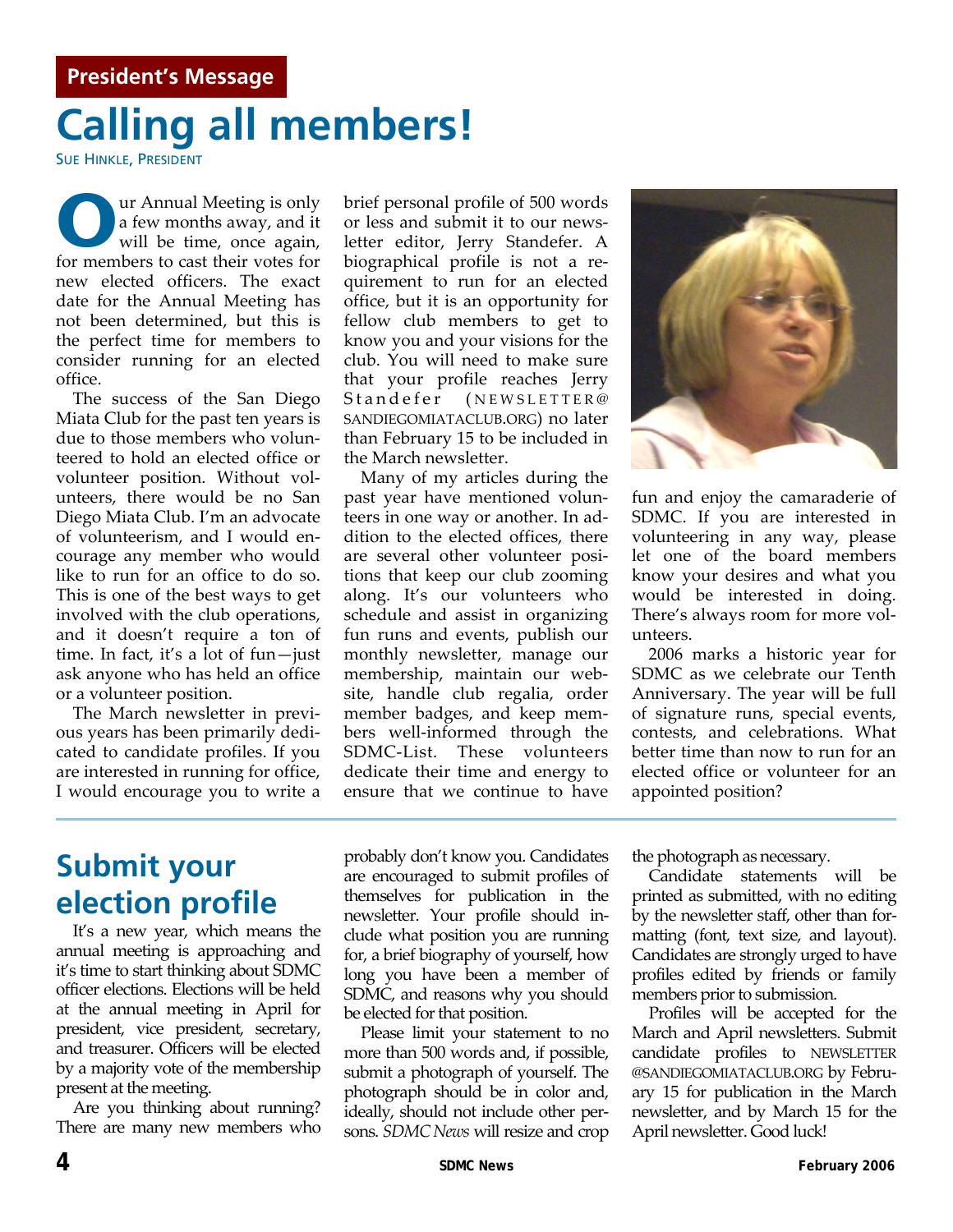## **A new year, a new look**

JERRY STANDEFER, EDITOR-IN-CHIEF

**The New Year has come and<br>gone, but not without cele-<br>bration. The Rose (Parade)** gone, but not without cele‐ bration. The Rose (Parade) Run hosted by the Corbyons on New Year's Day was the first real run (not a freeway excursion) I had the chance to participate in. What a rush! The back roads to and from Julian were punctuated frequently by smile‐inducing, adrenalin‐pumping twists and turns.

#### **Changing the guard**

Our new Production Editor, Larry Clark, and I have plenty of twists and turns of our own to kick off the new year.

Before I downshift and acceler‐ ate into our first curve, I would like to extend one more bout of appreciation to Eunice Bauman and Laurie Waid, the outgoing Editor‐in‐Chief and Layout Editor, respectively. Since September of 2003, these two ladies have worked hard month after month getting this newsletter out on time. Of course, they had a lot of help from the rest of the newsletter team and from the club's member‐ ship, and I must thank you all.

Larry has taken over Laurie's position, now renamed Production Editor. Larry and I have our work cut out for us. We will do our best, along with the Newsletter Team, to continue the legacy.

#### **What's in a name?**

As you may have noticed, *SDMC News* has a new look. I have given Larry free reign on the layout, and he has created a look that is both attractive and inviting. But something big is missing. What would go better with a new look than a new name? Other Miata clubs have creative names

for their newsletters, from *The Re‐ ward* to *Miatatudes* to *The Open Road*. Do you have a name for our newsletter? Submit your idea for a name, and the membership will vote on it. (See announcement on page 17 for details.) The first time we'll see the new name will be the April issue.

We have made a change to the print format. The new format is printed on individual sheets that are stapled together on the left edge. This creates a substantial reduction in production costs and printing time, which frees up more of SDMC's budget and allows us to cover events later into the month.

Our new look is more than just skin deep. Be on the lookout for new sections such as product re‐ views, and a more in‐depth look at one of the club's favorite pastimes, autocrossing. We also want you to learn even more about your favor‐ ite club with additional member profiles, and more about your Miatas with more frequent tech articles. Is there something you would like to see in a future news‐ letter? Let us know! Our electronic mailbox is always open at NEWS LETTER@SANDIEGOMIATACLUB.ORG. For you more traditional and per‐ sonal types, give me a call directly at 619‐295‐5993 or pin me down at a club meeting or event. We want you to be involved!

#### **Anniversary plans**

The club's 10th anniversary is quickly approaching, and we have several treats in store for your reading enjoyment. The annual meeting is also coming up, which means you need to start thinking about our annual election. If you



are considering running for a club officer position, we will be pub‐ lishing candidate profiles and pic‐ tures so the club members get a chance to know you. My favorite part about the profiles will be the pictures, because I am horrible with faces and names. (I'm sure Larry will agree.) Please see An‐ nouncements for specific details and policies for submitting candi‐ date profiles.

Speaking of policies, we have also initiated a new length policy for the Member Discounts, which will give us room for more dis‐ counts. Do you know of a com‐ pany that would like to offer us a discount or two? Let us know, or have the company contact us. I know I can't pass up a good deal!

For the time being, article sub‐ missions will still be due by the 15th of each month. Our goal is to ensure that the print version of the newsletter reaches your mailbox by the 1st or 2nd of each month; the online version will be available about five days earlier.

I hope you enjoy the new look and features! Until next month's issue, keep burning up those twists and turns and, as always, zoom‐zoom!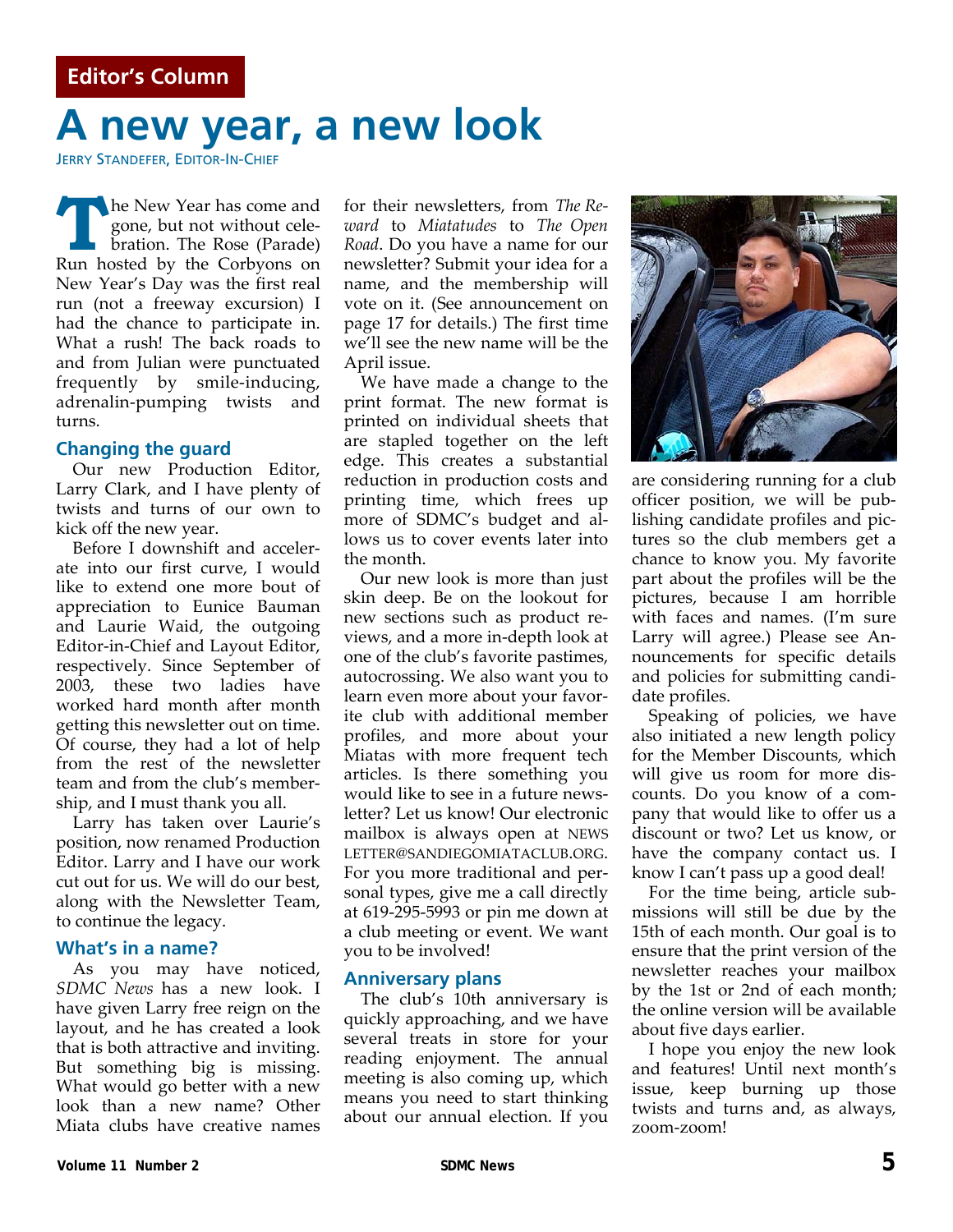# **Miata Rose Run delights large turnout**

**RAY CORBYONS** 

**W** hat appears to have begun as one of Sue Hin-<br>kle's many passing gun as one of Sue Hin‐ kle's many passing thoughts, the notion of initiating a New Year's Day run alternative to SOCALM's traditional January 1 "Hangover Run"—an event that would be both more geographi‐ cally friendly to SDMC members and also devoid of the large num‐ ber of "other than Miatas" (OTMs to veteran SDMC members, but part of the cool new lexicon to us newer members)—may have turned out to be the inaugural New Year's Day "Miata Rose Run." Post‐run feedback from nu‐ merous participants suggests that this is an event that could easily find a recurring place on the an‐ nual event calendar.

Before going any further, I would be remiss in not acknowledging and applauding Sue's tactfully sneaky

way of inducing relatively new club members Christine and Ray Corbyons (my lovely spouse and me) into taking an active role by leading the run. Although we had participated in only a couple of other SDMC events, the apprehension and anxiety that we felt about our commitment was soon mitigated by Jack and Sue's guidance and support. (Heartfelt thanks to you both for inviting our participation and for making it so easy and enjoyable.) We got far more out of this experience than we put into it, with the possible exclusion of writing this arti‐

cle! We would have been well served to have taken a page from Larry and Mary Clark's "Great Pumpkin" rally technique on securing someone else's commitment to write the article before queuing up to start the run. Oh well, maybe next time. Right!

The day began approximately nine hours into the new year with a breakfast gathering (for those so inclined) at the Westside Café in Escondido. Actually, we were pleasantly surprised by the num‐ ber of folks who managed to rally from the Eve's festivities and join the group upwards of an hour or more before the scheduled depar‐ ture time of 10:30. I think an already‐busy Westside Café did a fine job of responding to a significant increase of about 40–50 break‐ fast meals. Christine and I were delighted to greet everyone as they arrived, exchange New Year's wishes, and present the la‐ dies with the event's namesake, a Miata‐red rose. Our apologies to Obi Waid; had we known better, we would have had a yellow rose for Laurie. Maybe next time. Right!



**Ray Corbyons passes out roses at drivers meeting as "Rose Queen" Christine clutches their new magnetics.** (Photo: Larry Clark)

Early predictions estimated that we would be about 20 cars. Con‐ sidering that a light rain storm had ended only hours earlier and an‐ other far stronger one was forecast for late that afternoon, we thought 20 cars would be impressive. However, by the time the drivers'

meeting got underway, over 30 cars were scattered around the Westside Café's parking lot and the sun was peeking through with a preview of what turned out to be a delightful day—brisk, clear, and mostly sunny. (At 6' 2" tall with a long torso, I really dislike driving with the top up; it sits on my thinning cranium creating further ero‐ sion through abrasive friction. Our decision to buy a new '06 MX‐5 was in no small way influenced by the increased interior head and shoulder room.)

We were also somewhat surprised to realize that several brand new SDMC members were there for their very first run. Welcome aboard! Christine and I can only hope that you find the SDMC ex‐ perience to be as fun and reward‐ ing as we have found it to be. Your participation kind of makes

us feel like part of the old guard. Sure, right; maybe next year!

Shortly after 10:30, we queued up along 9th Street and headed off to Julian with an ETA of 12:00 noon. Over 90% of the 50+ mile route was over single lane, winding country roads which we find to be both relaxing and exhilarating at the same time. There were times when the road tempted us to be more ex‐ hilarated than relaxed, and I observed this in other cars as well. However, high on our agenda was

maintaining the contiguous unity of the group. As first‐time leaders, we found this to be every bit as challenging as we had expected, particularly when confronted with traffic signals and turns onto roads with oncoming traffic. Lacking a CB radio, Barb Shev had loaned us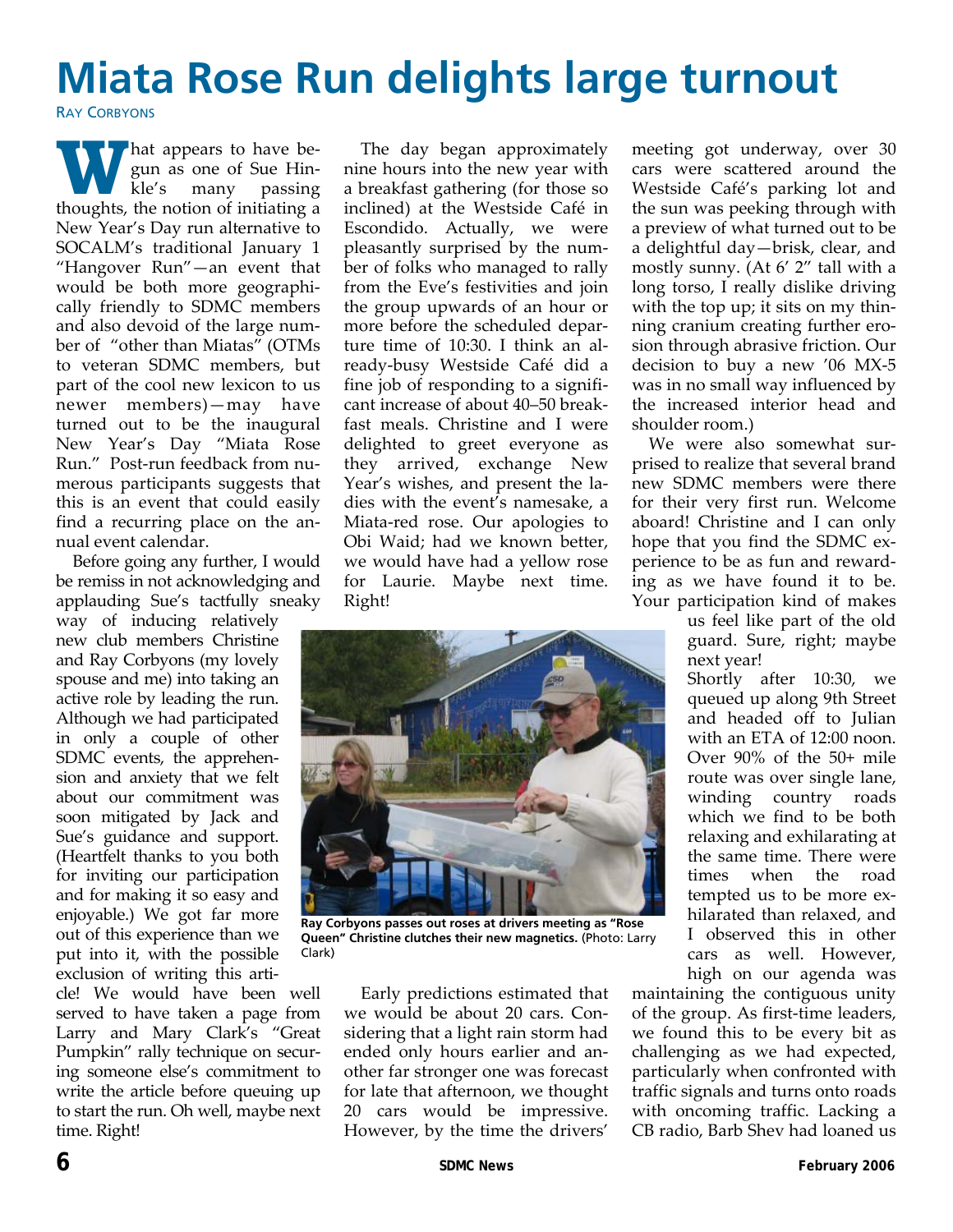a portable radio to stay in touch with the sweep car, but frankly, with the top down and the line spread out—at times over a mile or more—in the midst of hills and curves, communication was some‐ times spotty at best. Even though the pace was set fairly slow, I re‐ lied heavily on several cars that occupied the number‐two spot in the line throughout the day that were able to assist by hanging

was finding a municipal restroom. I did notice that at least one car couldn't go the distance and peeled off at Dudley's, seven miles shy of town. Names have been withheld to protect the weak‐ bladdered.

With the sun shining brightly, the temperature in Julian was far warmer than anticipated. It was ideal for strolling down Main Street, window shopping (or ac-

> tual), and for many, partaking of apple pie and, yes, more coffee, cappuccino, latte, or espresso de‐ pending on pref‐ erences. Some of us are gluttons for punishment. Other enthusiasts were content to



**A long line of Miatas wind across Highland Valley Rd. Ray's pace helped keep us all together.** (Photo: Mark Booth.)

back from time to time to let me know to slow down a bit. Thanks, guys! Your experience and coop‐ eration were much appreciated. The occasional pull-off to the side to re‐queue also enabled us to keep folks together. I especially enjoyed the protection provided from cars in the rear when they sequentially pulled out onto the road to block on‐coming traffic after we had reformed the line.

We arrived in Julian within minutes of the ETA and after briefly parading a couple of blocks to the enjoyment of pedestrians, we found our way to the municipal parking lot. I must admit I like the looks and stares from bystanders when we pass by. (Okay, a moment of truth: Did anyone drop \$5 into the "honor system" parking fee box?) I think for many of us, after 90 minutes in the car follow‐ ing several cups of Westside Café coffee, the first item on the agenda

polish their cars in the parking lot. (Thanks for the tips on what products to use.) To my personal relief and satisfac‐ tion, the shops were not substantially dis‐ counting their Christ‐ mas decorations, so Christine refrained from the temptation to fill the Miata with bounty. Amen! Maybe next year.

Quite a few partici‐ pants were unable to remain in Julian due to other commit‐ ments and opted to continue their jour‐ neys prior to the scheduled departure at 2:00 p.m. Even so,

Right!

it was wonderful that they could join for breakfast and/or the first segment of the run. I am so glad that you made it! As it turned out, more than half of the cars regrouped in the parking lot at the

appointed time and, without a lot of fanfare, proceeded to queue up for the return leg. Although the distance was longer, the trip back was quicker, in part due to the last segment, which was a straight run on Route 76 of over 30 miles. (What about that earlier section on Wynola road? Can you spell acro‐ phobia? I don't think the Greeks had a word for fear of curves but I was more concerned with the drop‐off on the unguarded right than the tight turns.)

While the run officially ended where 76 meets Interstate 15, for several cars heading south, the threatening skies afforded an ex‐ cuse to those with tops down (and one with the top up who clearly needed no excuse) to let out the cars that had been so restrained throughout the day. I didn't know that one could get from Route 76 to Route 78 in less than 15 min‐ utes, but hey, with darkening clouds overhead, the wind in your face, the needle on 100+, and sev‐ eral Miata cohorts to keep you mo‐ tivated and focused, it's really not



**Cathy Booth and the Hinkles enjoy the crisp air in downtown Julian.** (Photo: Mark Booth.)

much of a problem. All in all, it was a marvelous, if somewhat speedy, ending to a really terrific drive. Perhaps we'll be seeing you again, or for your first Miata Rose Run, in 2007.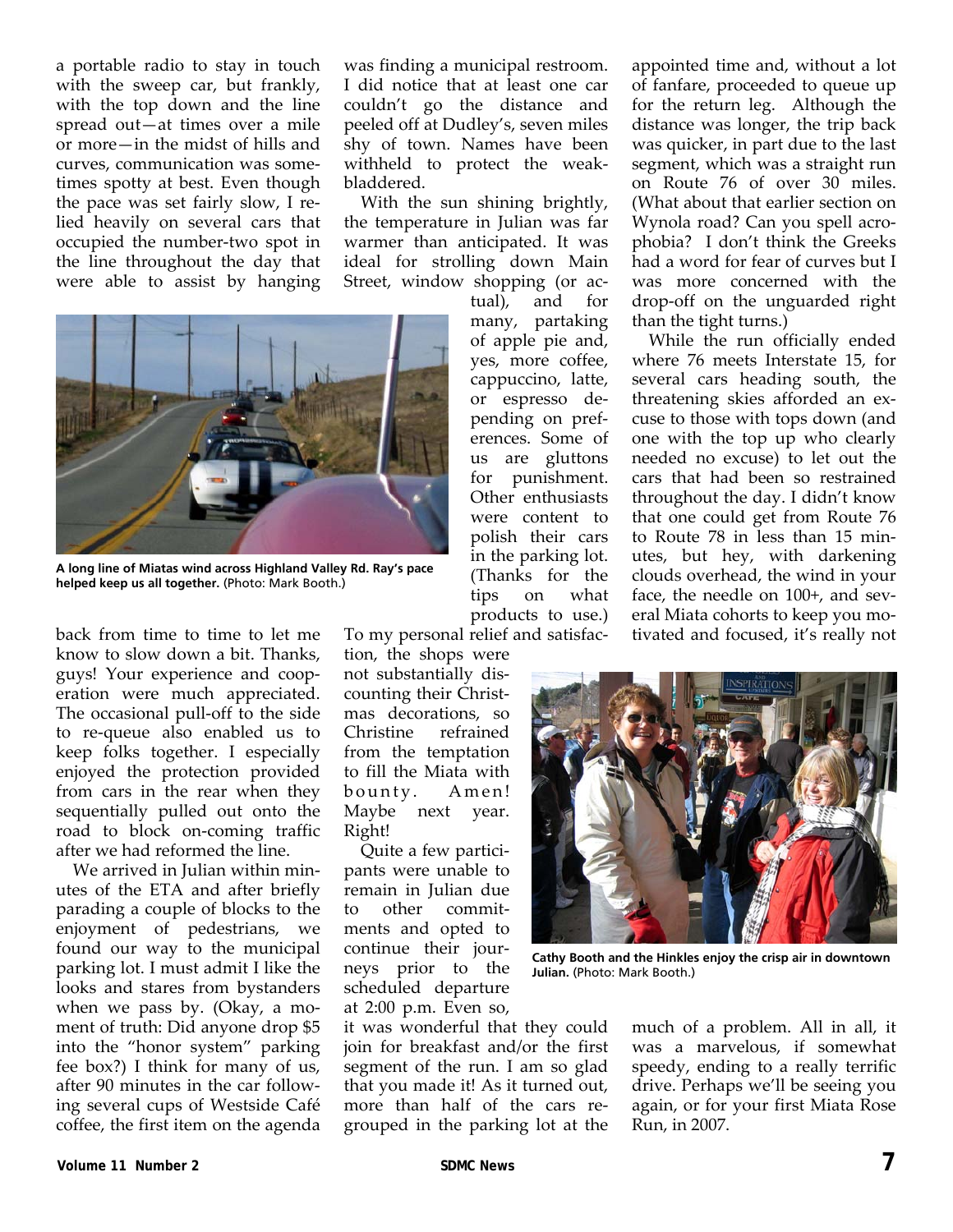## **SDMC member enjoys SOCALM's Hangover Run**

**STEVE RANZANI** 

**I I** was a conundrum. I finally<br>
managed to get the New Year's<br>
Day off, so after missing the last<br>
"Hangover Run" I would actually managed to get the New Year's "Hangover Run," I would actually be able to make it this year. Then came the "Rose Run." Of course, I would love the opportunity to drive some of my favorite roads up to Julian with my own club. What bet‐ ter way to start off a new year?

What's a guy to do? Since the "Hangover Run" ended in my back yard, was touted as being the "last run as it's known" due to road con‐ struction, and would possibly be one of the last drives on Ortega Highway as we know it, I decided to go on the SOCALM run.

January 1, 2006, came in with a lot of clouds and what looked like could be a fair amount of rain. Not really looking forward to driving in the rain, I hadn't actually made up my mind to run or not until about 10 minutes before I had to leave. It turned out to be a really nice day for a run; I didn't even have to wear a hat to avoid sunburn on my head.

At least 60 cars, mostly Miatas (or MX‐5s) and RXs, showed up in San

Juan Capistrano despite the clouds. We even had a 323 with a roll cage show up. I know it's hard for some of us to believe that someone would actually want to drive some-



**Five dozen cars gathered under cloudy skies in San Juan Capistrano for the start of SOCALM's Hangover Run.** (Photo: Steve Ranzani.)

thing other than a Miata, but some do. Zack led a really nice run over Ortega, which is not always easy to do with traffic. I remember on one of my first runs, I couldn't under‐ stand why we kept slowing down and then zoom to catch up to the traffic. Oh, yeah … catch up.

We took a 15‐minute rest break in Lake Elsinore where we picked up a few more cars. Then we took off through downtown Elsinore and up onto the Santa Rosa Plateau. Heck, this place is right above my home‐ town and has some great roads I didn't even know existed, including the infamous 27% downgrade. I think I will need to lead a run up

here for our club one day. We zipped around the plateau and then down into Temecula and ended up at the Promenade Mall in Temecula for lunch at one of the plethora of restaurants in the area.

Overall, I must say Zack and SO‐ CALM put on one heck of a run. It was my first experience with a non-SDMC run and I really enjoyed my‐ self. Great roads, great cars (even the OTMs), and most importantly, great people! It just goes to show that it's not just our club, but Miata people in general. I will definitely look for more runs with SOCALM, although I look forward to next New Year's Day and the now-annual Rose Run.

enjoy beans and hamburger, I would never wear red. Bud, you had better be looking for some nice yellow flamed shorts, because you will be needing them. Let the games begin…" **CHALLENGE** *(Continued from page 1)* 

And begin they did. Between the two clubs, we contributed about \$11,000 in just about a month and a half. And, more importantly, SDMC came up with almost \$7,000 of it. Therefore, I am the winner of the steak dinner.

As MIATAFUN.NET, the instigator of the fundraising effort, put it on their website, "The time has come. Steve Waid on his fire engine has put on the lights and is shining as the overall winner of the 'Steak and Beans' Contest.

"Come see the fun action as they (Bud and Steve) square off in the enjoyment of a fine meal. What will they be wearing? Will someone sing? Who were the largest single contributors? Who will win the special raffle prizes? This is going to be one of those events of the year, for sure."

The dinner is set for Saturday, February 4. SOCALM will start in Corona; SDMC will start in Valley Center. Each group will run to Richie's Diner in Temecula. (See de‐ tails on page 15.) We will leave Richie's at approximately 2:30 p.m.

on a run through some of the twisty roads in North San Diego County to Dalton's Roadhouse in San Marcos. The dinner will begin at about 3:30 p.m. Only Bud Martin will be eating beans. Everyone else can eat what‐ ever they like.

My thanks go first to SDMC. With all of the other giving and worthy charitable organizations that our members support at this time of the year, I am truly humbled by the de‐ gree to which SDMC supported this challenge. And lastly, to Bud Martin who put his name, and ultimately his face, as the flash point for this challenge. Look what it has pro‐ duced, Bud. You can be proud.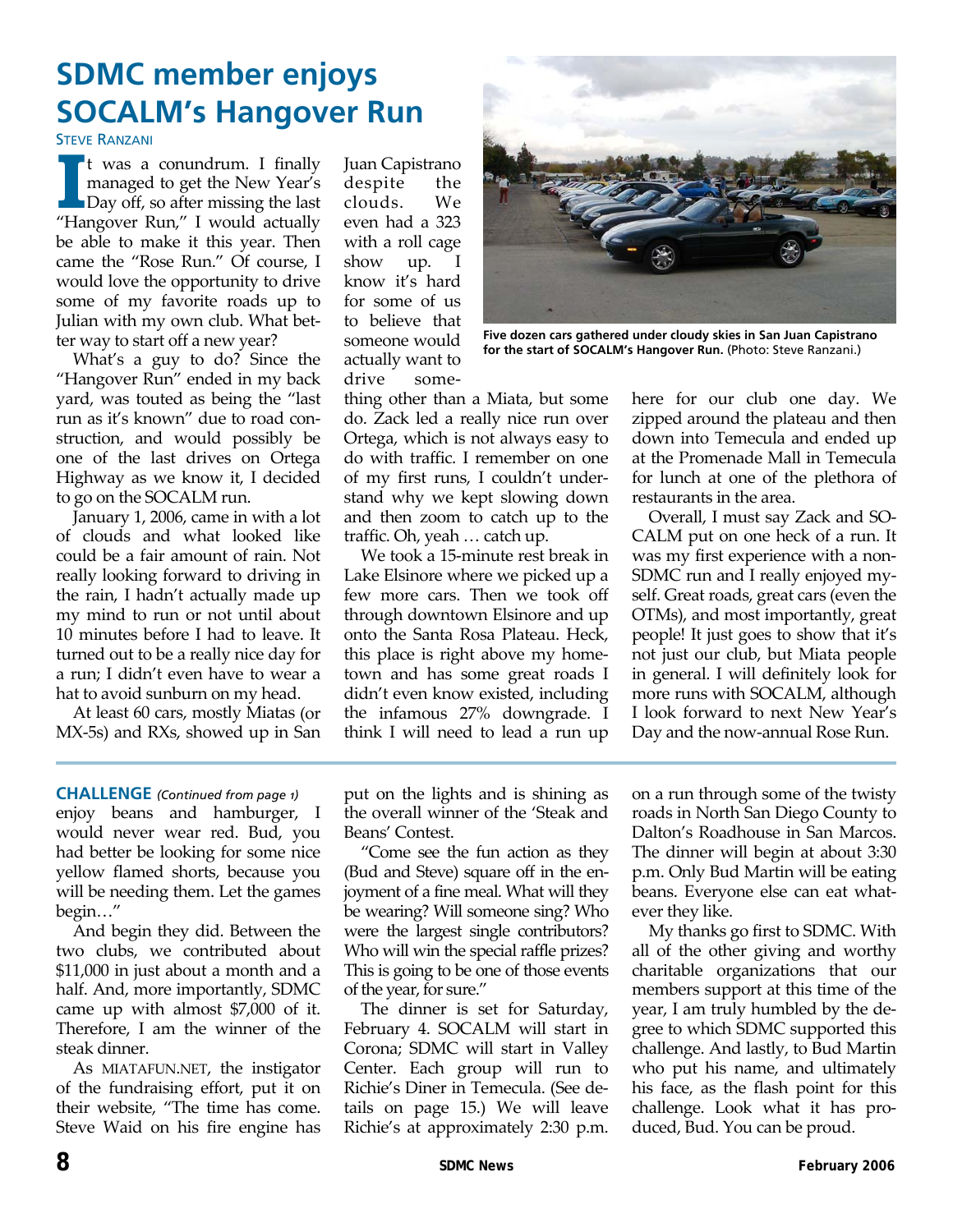# **All was calm, all was bright**

displays.

LARRY CLARK

**N** was a week before Christmas, and … if you think I'm even going to *try* to make this rhyme, you're crazy.

Late in the afternoon of Decem‐ ber 17, more than a dozen Miatas gathered at the Hinkle home, where their occupants fortified themselves with hot chocolate, mulled spiced apple cider, and home‐baked waffle cookies before embarking on the long trek to Rancho Peñasquitos.

Most of the cars were decorated with twinkle lights, some running on battery packs and a few on power inverters. Sue's car featured magnetic Christmas lights around the wheel wells.

As the sun set, we gathered on the patio for a raffle, which would be SDMC's final opportunity to raise funds in the Steak and Beans Challenge. Numerous prizes were on display, and ticket sales were brisk. By the end of the drawing, nearly everyone had prizes to take home.

The real surprise came when Steve Waid tallied the proceeds. This "little" event added more than \$800 to the Habitat for Hu‐ manity pot, aided greatly by a couple of large checks. What a fan‐ tastic finish to a worthy fund‐ raiser!

By this time it was nearly dark, but a peek out the window showed no lights at the nearby North County Baptist Church, the first scheduled feature of our driv‐ ing tour. So we waited a while … and then a while longer. Finally, after confirming that the lights in‐ deed were on, we embarked on our tour.

Although the air was seasonably cool, it wasn't bone‐chilling. Most of our caravan departed with tops down, the better to show off their lighting A few well‐chosen turns brought us up Escon‐ dido Blvd., passing the side of the church. My first thought was that it looked like a motel (which it does, from the side). My second was that it had a lot of lights. But I hadn't seen anything yet. On the corner was the church's big electronic sign, with a bunch Some featured ani‐ mation or large‐ scale train layouts. At sev‐

of electrified reindeer on one side and a more traditional manger scene on the other. Rounding the corner, we were hit by the dis‐ play's full impact—more than a million lights in all, accompanied by that traditional Christmas hymn, Elvis' "Blue Christmas." Churches sure have changed since I was a kid—at least this one has.

Leaving the church behind, our group headed down Centre City Parkway and onto I‐15. We got a little separated in traffic, but re‐ grouped at a planned stop after exiting the freeway, just before entering Christmas Card Lane. The pause also gave the wimps a final opportunity to drop their tops.

Almost every house in the Christmas Card Lane neighbor‐ hood was decorated elaborately. Themes ranged from pop culture to religion and peace. One sign claimed it was "brought to you by SDG&E." The Grinch, Batman, and Peanuts were popular themes, but it's hard to think of any possi‐ bilities that were overlooked.

A few displays played music.

eral homes, neighbors were gath‐ ered in driveways around portable fire pits. We shared the streets with a number of horse-drawn carriages, apparently offering rides for hire. As we toured the streets, our

little band of Miatas seemed to please the residents nearly as much as their displays pleased us. People waved congenially and wished us "Merry Christmas" or "Happy Holidays."

Leaving Christmas Card Lane, we headed up Carmel Mountain Road to the east side of I‐15. Most of our band gathered at Marie Callender's, where we found a cozy little table for about 20. We were nearly famished, having left the great food at the Hinkles' more than an hour earlier.

Thanks to Steve Waid's tour leadership and the Hinkles' hospitality, Mary and I enjoyed a wonderful evening with our fellow Miatans. We liked the tour so much that, when my mother and brother arrived in town a few days later, we took them along the exact same route. Of course, we made that run top‐up in an undecorated OTM.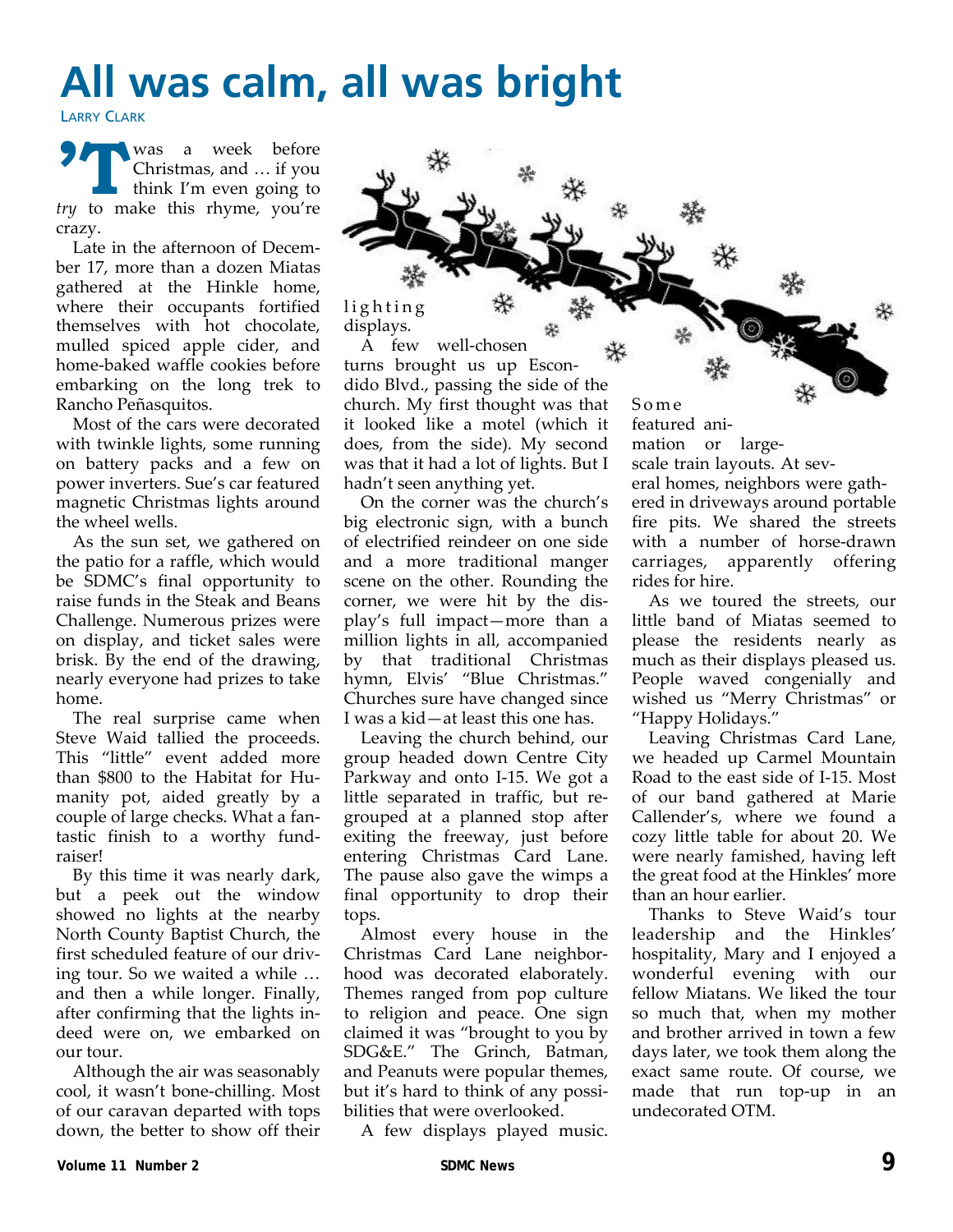# **My first Miata**

**DUSTIN LOCKE** 

**P** e all had the same firsttime Miata experiences, right? We saw it, we loved it, we wanted it, and we got it. Sound close to home? How many of your first Miata stories involve cussing out cops and get‐ ting pulled over? Oh, that few, huh? Well then … I guess I'll share my 'First Miata' story.

It was a cold December night back in 1999. My best friend Vikki and I were out driving around El Cajon in my T‐top Nissan, which I had grown to despise. I had some money set aside and was ready to buy my dream car, a Honda del Sol. Vikki had been driving me insane for months trying to push me into buying a Miata. "Who would want one of those silly Tic-Tac cars" was always my standard answer. However, it was on this cold December night that I would come to realize that I did, in fact, want one of those silly cars.

#### **Test drive**

Around 10 p.m. we were driving past a scummy little used car lot that happened to have a beat‐up, little red Miata sitting there. Again, Vikki started preaching the good word of Miatas to me. After months and months of hearing her trying to sway me towards one of these stu‐ pid little cars, I was understandably tired of hearing it. I struck a deal with her right then and there that if I test‐drove that Miata sitting there and didn't like it, she would keep her yap shut on the subject perma‐ nently. She eagerly agreed, telling me that everything she had heard about Miatas said that all it took was one test drive to fall in love.

Eagar to be rid of her incessant harping, I pulled into the little car lot. I explained to the sales guy that I wanted to drive the Miata. He said it was too cold for him to ride in a convertible and that, if we were

careful, just the two of us could drive it. I agreed and was handed the keys. After a couple of moments figuring out how to un‐zip the win‐ dow and lower the top, we were off.

I pulled out onto the street and revved it up. By the time I hit sec‐ ond gear I was in love! Now, the problem was how to tell Vikki that she had been right all along. I de‐ cided to not have her rub it in by simply lying about it. Throughout my drive, I made it a point to make several grunts and grumbles to show my dissatisfaction with the car.

#### **Her turn at the wheel**

As we passed the Parkway Plaza Mall, Vikki asked if she could drive. I agreed and pulled over in front of an exit door that had several punky‐looking teenag‐ ers hanging out in front of it. We traded places while the kids were yelling things like "cool car" and "hot ride."

Vikki slammed it into first and literally burned rubber on her way out, trying to show off to the group of teenagers. As we were heading toward the mall parking lot exit at about 55 mph, we passed a mall security guard on a bicycle, who yelled at us to pull over. Vikki, figuring that a mall security guard couldn't do much about it, extended him a certain finger as she tore down the street.

We finally got out of the mall parking lot and to the lighted in‐ tersection to get onto the main street. While stopped at the light, the security guard was able to catch up to us. He screamed at Vikki for driving that way and for the gesture. As she was rearing up to blow him off, she happened to notice that this was, in fact, not a security guard at all. Rather, it was a police officer.

As she collected her jaw from

the floor of the car, she was quick with her wit. She calmly explained that she had not intended to burn rubber and that we were in the mall parking lot so that I could teach her how to drive a stick. She told the officer that she peeled out because she let off the clutch too fast and it had really scared her.

I would like to take this time to say that little Miss "I'm just learn‐ ing stick" was already quite an avid sports car fan and owner. At that point in time she owned two classic Porsches and a BMW Z3. So, the just learning stick thing was just a tad on the B.S. side of the truth!

As she regaled the cop with her fear of learning stick, she was also doing the whole pouty, blonde, sticking‐the‐chest‐out thing. After hearing the load she told the cop, I was certain of a future involving bars.

To my surprise, the cop in‐ stantly softened and remarked to her that she was doing great for just learning. He explained that she was picking up quickly and should keep at it. There was defi‐ nitely some picking up going on, but it sure as heck wasn't Vikki's knowledge of manual transmis‐ sion skills! He told us to have a good night and let us go. I insisted on driving back to the lot, mainly to avoid another ride with Vikki "Andretti," but also to get behind the wheel one more time of this now‐fascinating little roadster.

#### **The big question**

As we left the dealership, she asked what I thought of the car. So I told her I thought it was just awful and that I couldn't believe I wasted an hour of my life driving that thing. She then asked me, "So, when are you going to buy one?"

I shrugged and said, "Probably tomorrow."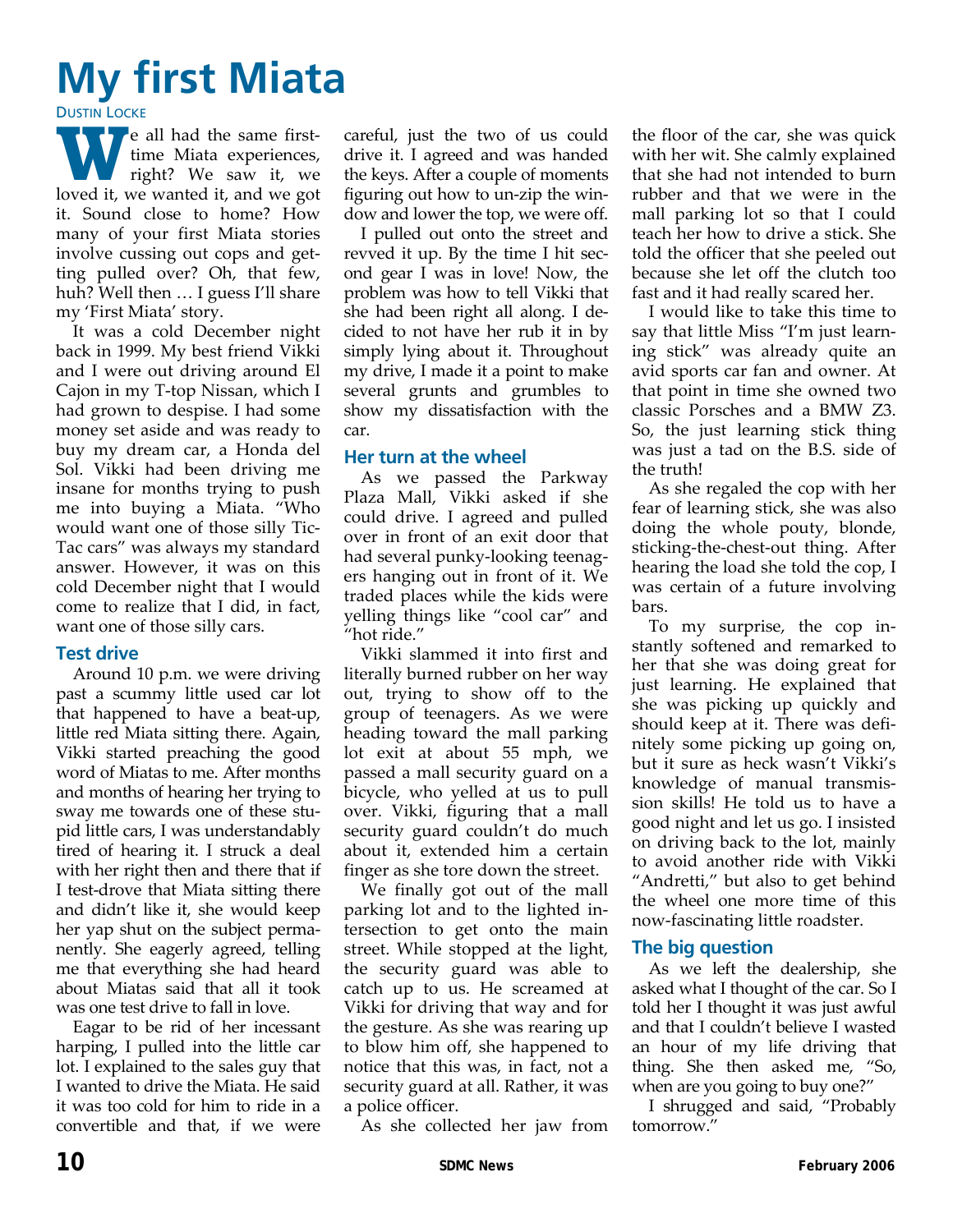### **MEMBER PROFILE: Dustin Locke**

Hi, everyone. I thought I would share a bit about myself here in addition to my hair‐raising first‐ Miata story.

I was born and raised in San Diego. I lived in Los Angeles for a few years and then moved back. I am an avid sports‐car enthusiast and have had the privilege of hav‐ ing many fun and interesting cars over the years.

Some folks thought it would be interesting for me to share just a small sampling of the cars I've had, so here is a handful of them: Ten different Miatas, 1996 BMW

Z3, 1993 Corvette, two DeLoreans, 2005 Mini Cooper S Convertible, 2004 BMW 3‐Series Con‐ vertible with the SMG Transmission, and two Porsche Boxsters. So far I have collected 43 cars in the last eight years!

Aside from cars, I en‐ joy spending time with my hubby of two years, Andrew. We recently moved to Seattle about eight months ago. We also enjoy exploring our

new surroundings and meeting new folks. It has been a fun adven‐ ture that has only gotten better.

We miss all of you, our Miata



**Dustin and family on a SDMC run to Julian in July 2004. From left: Bruce Lewis, Dustin Locke, Andrew Locke, and Debbye Lewis. All are current members of SDMC.** 

friends and family. Keep the shiny sides up, and enjoy those twisties!

### **A run in the Puget Sound rain**

BRUCE LEWIS

**O n** December 30, Debbye<br>
and I found ourselves fly-<br>
ing to Seattle to visit our<br>
bows Dustin and Androw for a and I found ourselves flyboys, Dustin and Andrew, for a late Christmas. This meant we would miss the SDMC's inaugural New Year's Day Miata Rose Run, but blood is thicker than radiator water.

Seattle! I know you're thinking that we got rained on, but it actu‐ ally rained only twice during our 8‐day stay—once for five days and once for three days! When Dustin and Andrew moved to the Seattle

suburb of Kirkland, they, being Miataholics, promptly joined the Puget Sound Miata Club (PSMC). It seems that the PSMC was having a New Year's Run and we were invited. We were going to start the new year driving after all!

But wait! We forgot to stow either of our Miatas in the overhead compart‐ ment of our Alaska Air‐ lines jet. What to do? We had hoped to score a ride in Dus‐ tin and Andrew's new 2006 NC, but, as the run leader, Andrew was already in the driver's seat. Cindy and Tom Smith came to our rescue with the loan of their 2000 Emerald Mica. (This is when we found out that folks at PSMC are as cool as those at SDMC.) Thanks a lot, Cindy and Tom!

The run began in—you guessed it—rain. It should be noted that PSMC president Maury Fugitt and his wife Sandy went the whole run top‐down. This seems to be typical

of most folks in this area, whose motto is "Rain? No big deal. Get over it!" The run started in Bothell and was predominately in Wood‐ inville and Monroe of Snohomish County.

They say that for every person in Washington, there are 10,000 trees. I believe it! I've never seen such a collection of trees, mountains, rivers, lakes, quaint villages, and great roads. What a great day! We found out that this storm was one of the longest in fifty years, but it did not dampen our enthusi‐



**Miatas, trees, and wet roads. What more could Seattle Miatans ask** 

asm at all.

We would like to thank the good folks at PSMC, who exemplify the fact that, no matter where you go, you'll find that Miata people are gracious and fun‐ loving. We look for‐ ward to seeing the PSMC folks again in May when our two clubs will meet up at the Search for Madonna run.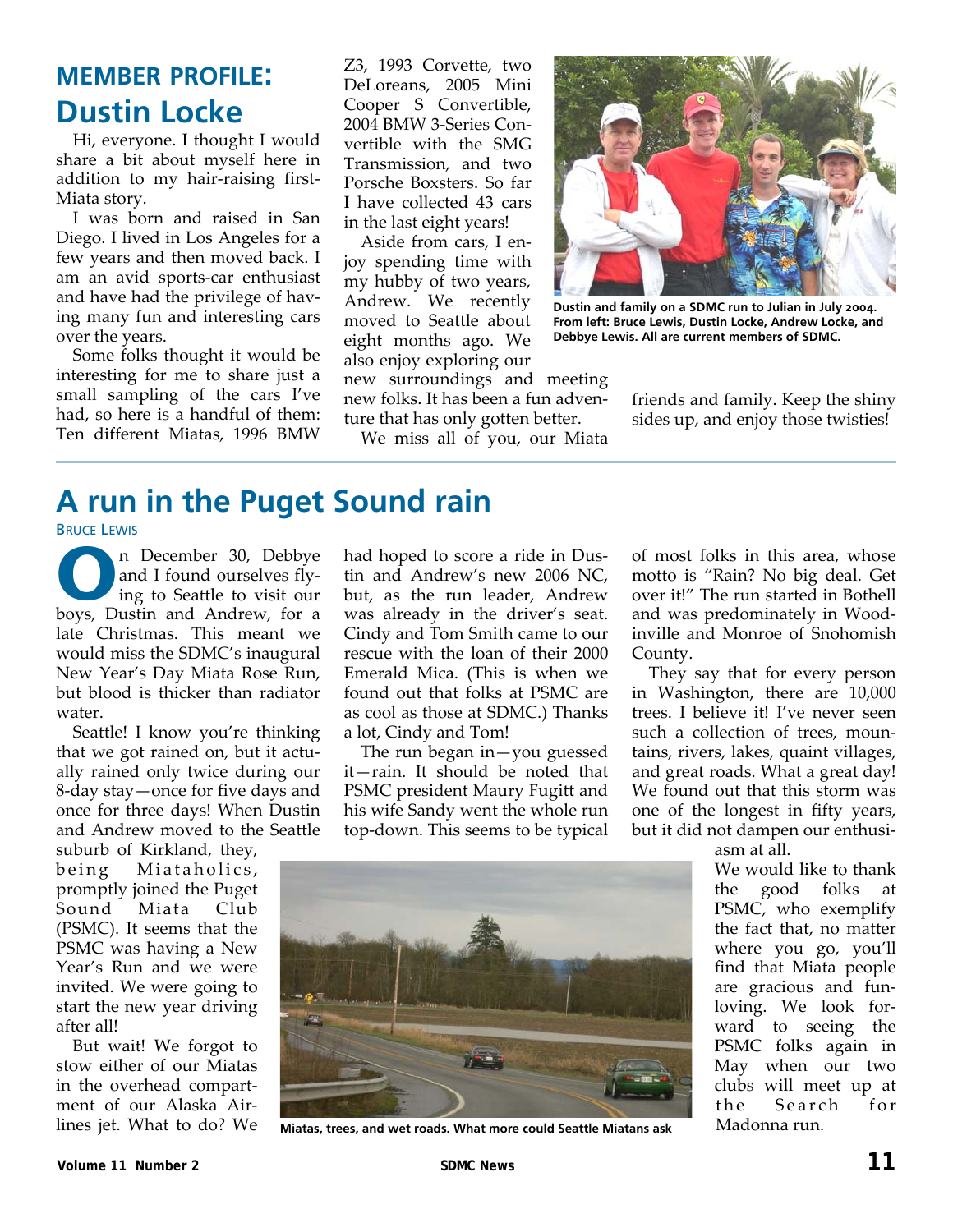# **Mazda shines at auto shows**

**JERRY STANDEFER** 

**M** azda kicked off <sup>2006</sup> with a bang! At the 2006 North American Interna‐ tional Auto Show in Detroit (January 14–22), Mazda stunned the press and public with the un‐ veiling of the Kabura concept sports coupe.

#### **What a concept**

The Mazda Kabura is a new concept vehicle that industry in‐ siders are reporting as a precursor to a third sports car for Mazda's North American line‐up. If a vehi‐ cle based on the Kabura goes into production, it may be the car that many Miata owners and sports car enthusiasts have been dreaming of.

The Kabura's engine is Mazda's 2.0L DOHC MZR 4‐cylinder, which drives the rear wheels via a 6‐speed manual transmission. The suspension is double‐wishbone up front and a multi‐link setup in the rear. Sound familiar? The engine, transmission, and suspension are found under the skin of the new 2006 MX‐5. In fact, the Kabura is built on top of many of the MX‐5's chassis components. Its overall size fits between the MX‐5 and RX‐8.

Although the mechanicals are based on production components, the body and interior are pure concept-car fantasy. The windshield and roof are a single piece of glass, and the roof portion's transparency can be changed with the spin of a dial. The engine is visible through a clear panel in the hood, and a glass panel in the rear tilts upwards to vent the interior and provide more headroom for rear passengers.

Did you just read "rear passen‐ gers"? The Kabura is a 3+1 design, with one full size rear seat on the passenger side. The front passen‐ ger seat is positioned more for‐ ward than the driver's seat, creating more room for the rear seat; a roadsters. Moray Callum, Mazda's Design Division's general man‐



**If Mazda decides to build the Kabura, it may be the closest thing to a Miata coupe we're going to get.** (Photo courtesy of Mazda Motor Corporation.)

ager, stated the Kabura could weigh less than the new MX‐5 (2,474 pounds). He also said, "We can build the Ka‐ bura with existing parts." W i 1 1 Mazda

small jump seat unfolds behind the driver. All of the passenger seats fold flat, allowing space for transporting large items.

The Kabura is a hatchback, with the rear glass hatch hinged on the driver's side. The Kabura is aimed at first‐time new‐car buyers who are looking for an affordable sports car with practicality and the ability to occasionally transport more than one passenger.

The Kabura's overall design was directed by Franz von Holz‐ hausen, Mazda North American

Operations' Director of Design. He joined Mazda in February 2005 after leaving General Motors; von Holz‐ hausen was the principal designer of the Pontiac Solstice and Saturn Sky

build something like it? If recep‐ tion is good enough, I think the probability will be high. The me‐ dia has been praising it; rumors and excitement among car enthusiasts have been running high for weeks prior to the official unveil‐ ing. The Kabura won the Aesthet‐ ics and Innovation Award pre‐ sented by the EyesOn Design Awards, a panel consisting of some of the top designers in the industry such as Chip Foose (Foose Design) and Chris Bangle (BMW).



**The 2007 Mazda CX-7 uses the Mazdaspeed6's turbocharged engine to back up its sporty styling.** (Photo courtesy of Mazda Motor Corporation.)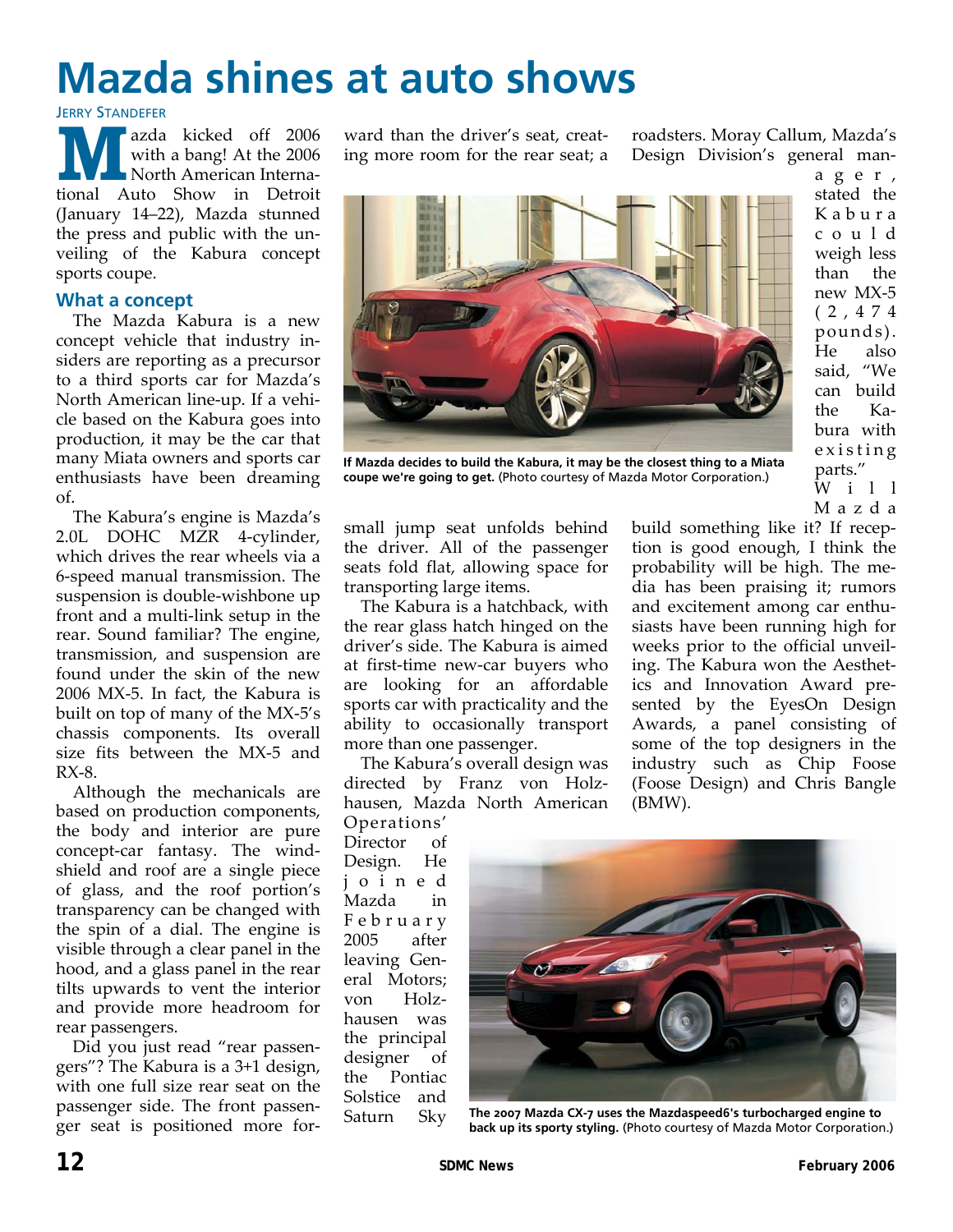#### **CX-7 crosses over**

At the 2006 Greater Los Angeles Auto Show (January 6–15), Mazda introduced the 2007 Mazda CX‐7, a sleek crossover SUV that goes on sale in May. The CX-7 is based on the Mazda6 platform, and will be offered in front‐wheel drive and all‐wheel drive configurations. It seats 5 people and offers a gener‐ ous amount of cargo space. The CX‐7 shares its platform and the majority of its mechanicals with the new 2007 Ford Edge and 2007 Lincoln MKX. However, the Mazda will be built in Hiroshima, Japan.

Although the Ford and Lincoln will be powered by V6 engines, Mazda decided on a different route. The CX‐7 will be powered by a direct-injection, turbocharged and intercooled 2.3L DOHC 4‐ cylinder, which is also found in the Mazdaspeed6 sports sedan. Tuned for 244 hp and 258 lb‐ft, this high‐revving engine will be mated to a 6‐speed automatic transmission with a manual shift mode. Fuel economy is rated at 24 MPG on the highway.

The CX‐7's styling is very sleek for an SUV, including a front end styled like the RX‐8. The interior looks more like a sports sedan than SUV, including an instrument panel similar to the new MX‐5's.

All CX‐7s will have side‐impact airbags, side air‐curtains with roll‐ over protection, 4‐wheel vented disc anti‐lock brakes, traction con‐ trol, dynamic stability control, and a tire‐pressure monitoring system as standard equipment. High‐end options are available, such as a Bose surround sound system, DVD‐based voice‐activated navi‐ gation, xenon headlights, and a rear‐view camera.

The CX‐7 will be sold alongside the smaller Mazda Tribute until that model is discontinued. Prices will start at \$23,750.

### **Neoprene seat covers find new friend**  GABRIEL RIVERA

**H** ello, Miata friends. I just wanted to write a short review about my seat covers that Santa brought me for Christmas. I own a 10AE with the black leather seats and blue suede inserts. I bought the vehicle used a little over six months ago from Cush Mazda and our good friend, Barb Shev.

comfortable; it insulates your body from heat or cold. The fabric has a squishy feel to it and is machine washable. The seat covers are available in a number of different colors and two‐tone combinations, including Hawaiian print inserts like mine. They even have pockets built into the back of each seat.

The seat covers were pretty easy

to install. They come in two pieces. The backrest cover rolls right on and there is a flap at the bottom that you pass through the opening between the seat‐ back and the bottom of the seat. Once you pass the piece through the seats, they will Velcro on the other side of the cover. The bottom portion of the seat cover is easy, but getting your arms under the seats is tricky. It slides right over the seat. There are two clips that you have to snap together under the



**These neoprene seat covers fit perfectly, look good, and feel great. They include rear seat pockets.** (Photo: Gabriel Rivera.)

Over time, the seats will wear. Luckily, mine are in pretty good condition. To help protect them, Santa brought a pair of neoprene seat covers from Moss Motors. The pair I got are black with blue Ha‐ waiian print inserts, which are a perfect match for the 10AE seats. The seat covers are made-to-order; they're available for 1990–2005 Miatas. It is nice to know that they aren't made on an assembly line. I found out that they cost about \$150.

These neoprene seat covers are supposed to easily repel spills, mud, or sand. The fabric is very

seats, and there are two hooks from the sides that you hook onto those clips. After a few minutes, they're installed and ready to go.

I really like the look and feel of them. The fit is perfect and they look like they came with the car. The only drawback is the manufacturing and delivery time; Santa informed me they took four weeks to be delivered. But they are well worth the wait!

Thanks for taking the time to read my review. If you have questions, please feel free to send e‐mail to GRIVERA@ALLRESCO .COM.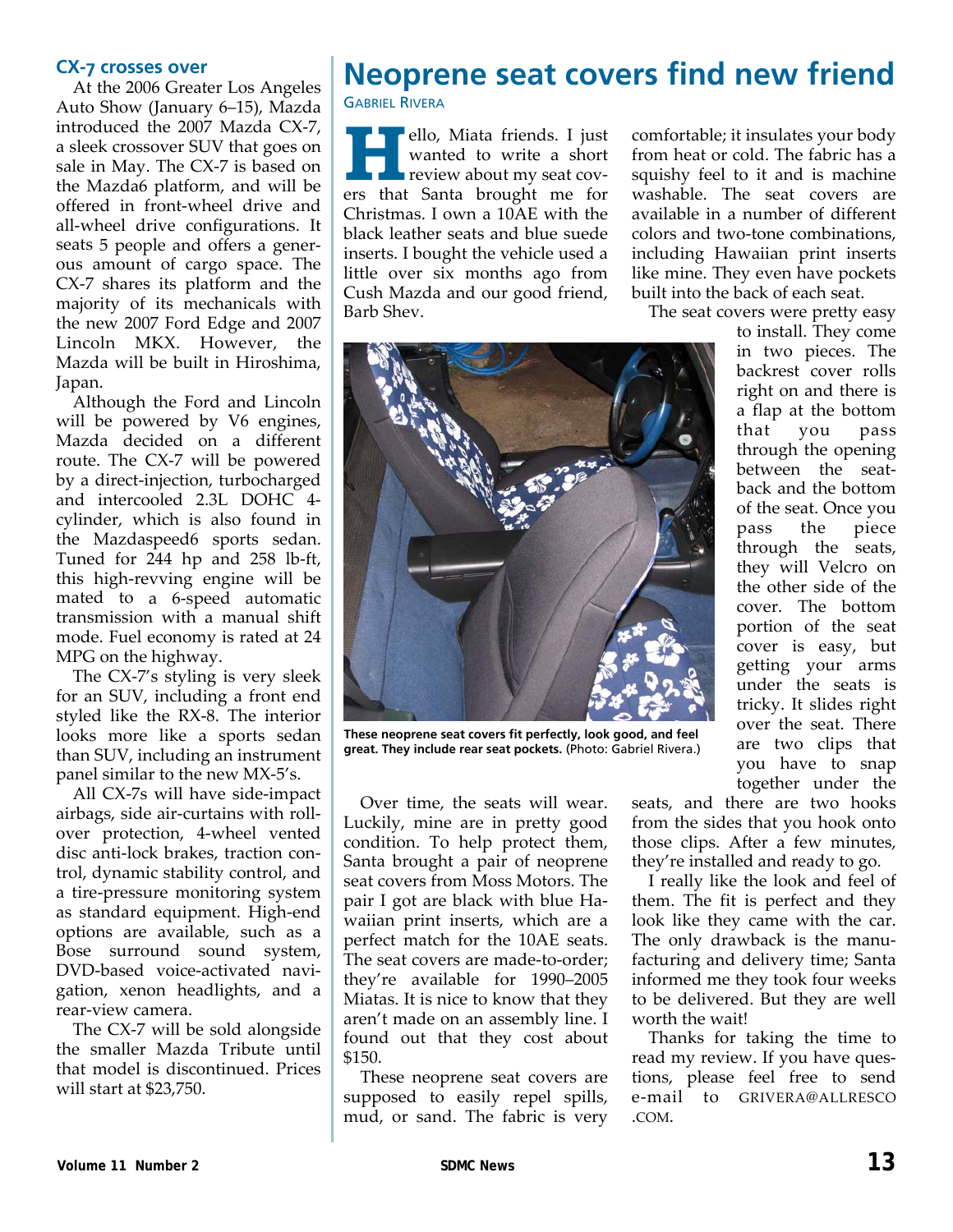# **Winter driving tips**

**SCOTT LEWIS** 

s ince we are well into the rainy season, I thought a few helpful maintenance rainy season, I thought a tips would be a good idea to keep our Miatas pointed in the right direction.

Wiper blades. New blades can run anywhere from \$3 to \$10 each. Wal‐Mart, for instance, has many brands to choose from. ANCO has been a good choice over the years. Most Miata blades are 18" for both left- and right-side applications. *Note:* The use of "dual" style blades can cause premature wiper motor failure over time. The pur‐ pose of the "dual" wiper on a sin‐ gle blade is to help clear what the first has not cleaned. This in‐ creases drag on the wiper motor, for obvious reasons.

Tire tread. Your tires' tread depths (or the lack thereof) greatly affects the handling of your Miata. Have you ever been driving up a hill in moderate rain and felt the car surge and rev? That is an obvi‐ ous hydroplane condition, which can be difficult to correct. Because our cars are lightweight, there

may not be enough weight on the drive wheels to avoid hy‐ droplaning. Standing water is just as bad, if not worse.

Making sure your tread depth is within legal limits is easy to do. One way is to get a penny, turn it to where



Lincoln's head is upside down, and insert it into the shallowest groove on the treaded area. You should not be able to see the top of his head when in the groove. Check a couple places on your tires. Approximately 1/4" or more is good. A great indication is the narrow bands, sometimes called "wear bars," that appear across the tread when 2/32" of tread re‐ mains.

**Siping.** Another great idea is tire "siping." Siping can be per‐ formed on brand new tires, as well as used tires that have at least 50% of their original tread left. Siping machines cut thousands of slits across the facing of the tire tread, from 5/32" to 11/32" deep. These slits create thousands of sharp, gripping edges to provide extra traction and safer braking under wet, icy, and snowy conditions. The slits are so thin, no loss of rub‐ ber occurs, and the results are similar to studding your tires.

**Brakes.** Make sure your brakes are within minimum specifica‐ tions. Be careful after driving thru large, deep puddles or sheeting water on the roadway, which can cause the brakes to feel like they aren't working when you apply them. If you must go thru deep water, apply slight braking to keep the rotors and pads dry.

Convertible top leaks. You are on your own here. Mine some‐ times leaks just a bit. I usually push down on the top over the center of the door window to get a better seal. It works.

#### **Wet weather driving**

Driving in the rain can be a safety challenge. According to the National Safety Council, losing control of a vehicle is avoidable by following these preventative measures.



Prevent skids by driving slowly and carefully, especially on curves. Steer and brake with a light touch. When slowing or stop‐ ping, don't brake hard or lock the wheels and risk a skid. Maintain mild pressure on the brake pedal.

If the car begins to skid, remain calm, ease off the gas pedal, and carefully steer in the direction you want the front of the car to go. For cars without anti‐lock brakes, avoid using the brakes. This pro‐ cedure, known as "steering into the skid," will bring the back end of the car in line with the front. If the car has anti‐lock brakes, brake firmly as you "steer into the skid."

To avoid hydroplaning, keep tires properly inflated, maintain good tread, and replace them when necessary. Slow down when roads are wet, and stay away from puddles. Try to drive in the tire tracks left by cars in front of you.

If your car is hydroplaning, don't brake or turn suddenly. This could cause the car to skid. Ease off of the gas pedal until the car slows and you can feel the road again. If you need to brake, do it gently with light pumping actions. If the car has anti‐lock brakes, then brake normally; the car's com‐ puter will mimic a pumping action, when necessary.

Stay safe on the roadways, and always use caution when driving in inclement weather.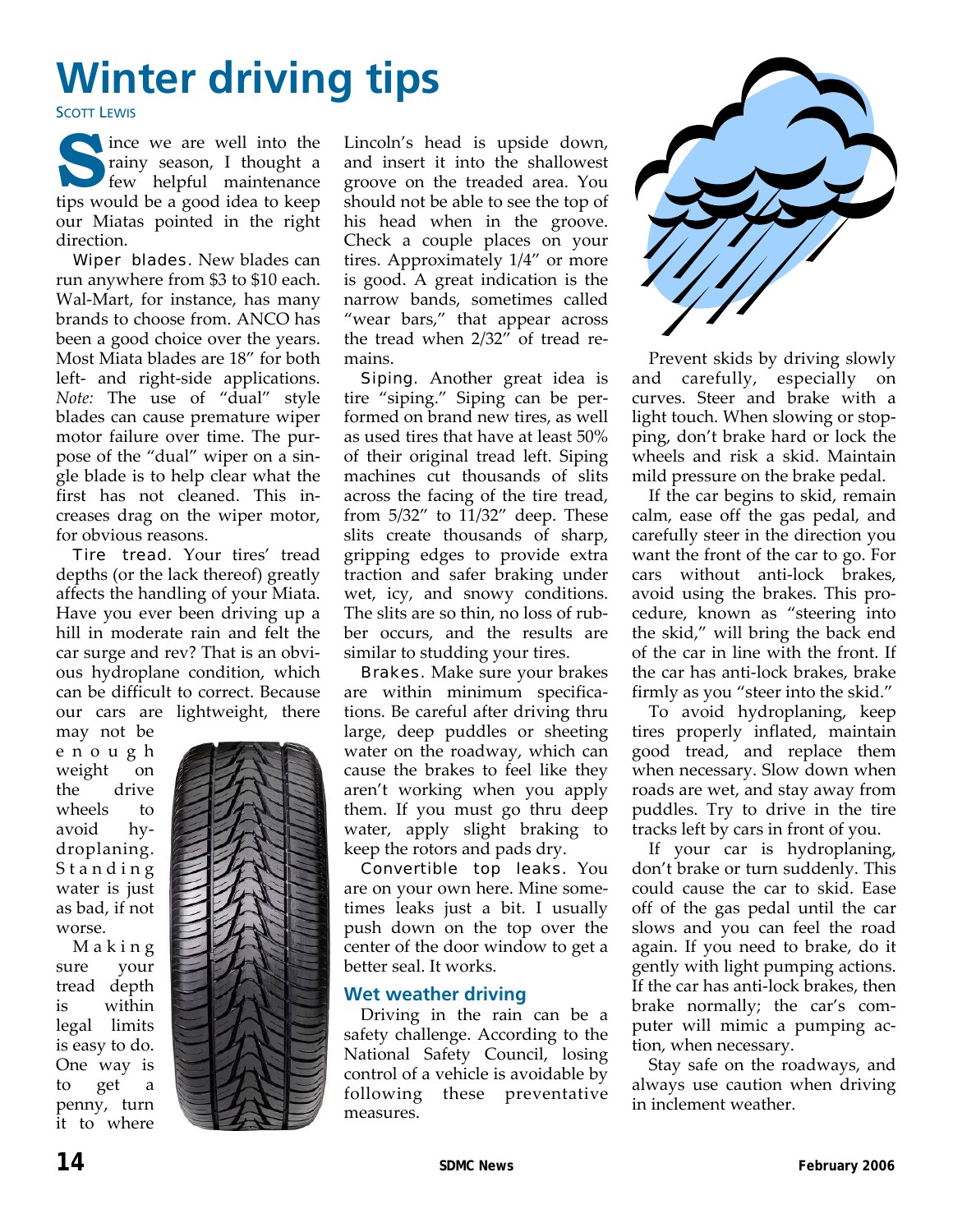Celebrate SDMC's victory over SOCALM at the



**Jteak and Beans Dinner** 



**Saturday, February 4**

Steve Waid will savor a steak dinner with all the trimmings on a proper setting of china. Bud Martin (in yellow) will eat beans and an overdone hamburger with a newspaper tablecloth. The rest of us will order from the menu.

Top contributors from each club will receive prizes donated by Moss Motors and Browning Mazda.

SDMC members will meet at 1:30 p.m. at the Park & Ride on the east side of I-15 at the Deer Springs/Mountain Meadows exit (north of 78) in Escondido. We will tour to Richie's Diner in Temecula (27313 Jefferson Ave.), arriving around 2:30. There we will meet up with the SOCALM contingent and continue touring to Dalton's Roadhouse in San Marcos, arriving about 3:30. Members may also go directly to Dalton's, in the Wal-Mart center on Nordahl, just north of 78.

Come join the fun.

# **What we drive: SDMC's car colors**



**Reds** 

Classic Red – 66 Copper Red – 1 Garnet Red – 5 Mahogany – 7 Merlot  $-1$ Velocity Red – 5 **Blues**  Crystal Blue – 6 Laguna Blue – 4 Laser Blue – 2 Mariner Blue – 9 Midnight Blue – 4 Montego Blue – 12 Razor Blue – 1 Sapphire Blue – 14 Starlight Blue – 4 Strato Blue – 2 Twilight Blue – 8 Winning Blue  $-2$ **Whites**  Crystal White – 25 Marble White – 2

Pure White – 2 White  $-14$ **Grays**  Galaxy Gray – 4 Highlight Silver – 8 Silver Stone – 1 Sunlight Silver – 10 Titanium Gray – 9 **Greens**  BRG – 13 Emerald Green – 12 Marina Green – 3 Splash Green – 1 **Blacks**  Black Cherry – 1 Brilliant Black – 25 **Yellows**  Blazing Yellow – 2 Sunburst Yellow – 3 Vivid Yellow – 2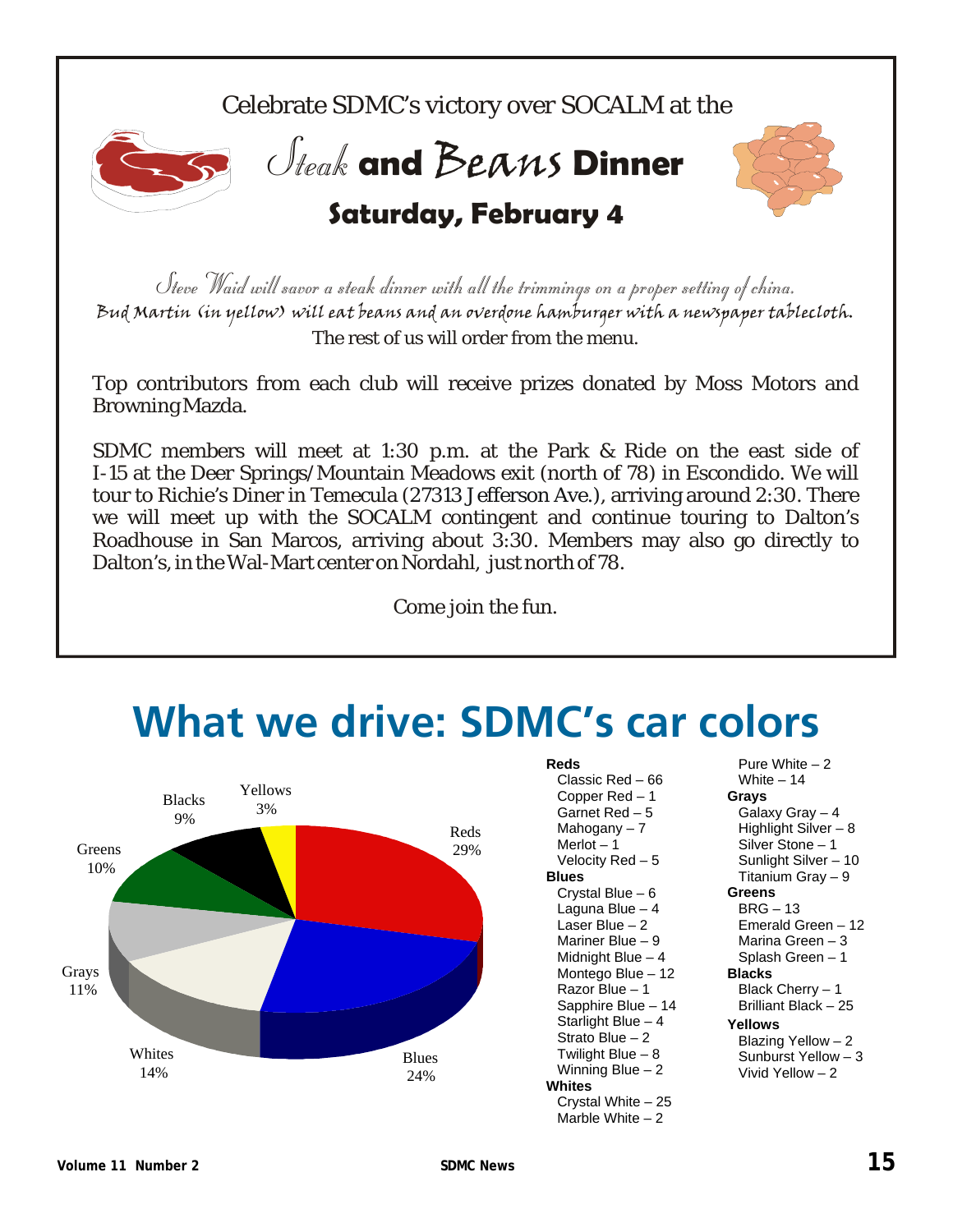## **Member Discounts**

Many vendors offer discounts to Miata Club members. The club does not endorse these vendors, but lists them as a membership benefit. Some offers may require you to show a cur‐ rent SDMC membership card.

Businesses that wish to be listed must offer a discount from their nor‐ mal retail prices to SDMC members. Listings are limited to five lines (about 30‐35 words). Contact NEWSLETTER@SANDIEGOMIATACLUB .ORG for more information.

#### **Automotive Services**

**Allen's Wrench**. Mazda Master Tech‐ nician. 1620 Grand Avenue, San Marcos. 760‐744‐1192. Discount: 10% (except oil changes).

**American Battery**. Miata batteries & all other batteries. 525 West Washington, Escondido. 760‐746‐8010. Contact: Jeff Hartmayer. Discount: Fleet discount on all products.

**Bumper Express**. Plastic bumper repair at shop or mobile truck will come to you. 9630 Black Mountain Rd., Ste. J, off Miramar Rd. 877‐228‐6737. WWW.BUMPER EXPRESS.COM. Discount: 20%

**Coast Car Covers, Inc**. Car covers, cockpit covers. 1229 Morena Blvd., San Diego. 619‐275‐7100. Discount: Wholesale price.

**Dent Man**. Mobile, paintless dent re‐ moval. 800‐965‐5475. Discount: 15%

**Express Tire**. Auto repair, tires. 12619 Poway Road, Poway. 858‐748‐6330. Man‐ ager: David Dolan. Discount: 10% on parts and labor, including tires.

**Geri's Bazaar**. Custom deck bags, boot bags, travel bags. Maximize the space in your trunk. Contact: Geri Causarano. 828‐ 400‐1673. WWW.GERIS‐BAZAAR.COM. Sub‐ stantial savings to club members.

**Good‐Win Racing LLC**. Miata intakes, exhausts, shocks, springs, & goodies from Racing Beat, Moss, and more. WWW.GOODWIN‐RACING.COM. 858‐775‐ 2810. Special club price on everything.

**Just Dings Ltd**. Mobile paintless dent re‐ moval. 858‐569‐3464. Discount: 15%

**Kesler Customs**. Miata chassis braces, adjustable dead pedals, hide‐away license plate brackets. Installation of aftermarket parts, fabrication, light welding. Ted Kesler, 619‐421‐8472. Special club prices.

**Knobmeister Quality Images**. 3595 Gray Circle, Elbert, CO 80106‐9652. Joe Portas, JOE@KNOBMEISTER.COM. 303‐730‐6060.

**Langka Corp**. Guaranteed paint chip and scratch repair system. Cleaning, detailing, and restoration products. 800‐945‐4532. WWW.LANGKA.COM. Discount: 30%.

**Larry Dennstedt's Auto Repair**. 4283 41st Street, San Diego. 619‐284‐4911. Discount: 10% on labor.

**Lutz Tire & Service**. Alignment specialist, tires. 2853 Market Street, San Diego. 619‐ 232‐2957. Ask for Mike. Discount: 10% on parts (tires not included).

**Magnolia Auto Body**. Restorations, body work. 476 West Main Street, El Cajon. 619‐ 562‐7861. Ask for T.J. Discount: 10% on labor and parts.

**Porterfield Enterprises Ltd**. Brake pads, rotors. 1767 Placentia Ave., Costa Mesa. 949‐548‐4470. Discount: 15% on Porter‐ field & Hawk brake pads; \$10 off rotors; \$9.25 for Motul 600 brake fluid (1 pint).

**Smog Squad**. 3342 Rosecrans, San Diego. 619‐223‐8806. General Manager: Jose Munoz. Discount: \$10 on smog tests.

**Team Voodoo**. Nearly legendary shift t-shirts, hats, decals, etc. VBOB@TEAMVOODOO.COM or fax 858‐679‐

9484. Discount: 10% and no sales tax.

**Thompson Automotive**. Cool accessories for our cool cars; oil filter relocation kits, gauge kits, air horns, brakes, Voodoo knobs, & MORE. WWW.THOMPSON‐AUTO MOTIVE.COM. 949‐366‐0322. Discount: 10%

**Tri‐City Paint**. Professional detailing, pro‐ ducts, paint, airbrushes, car covers. West Miramar Area: 858‐909‐2100; Santee, Mis‐ sion Gorge: 619‐448‐9140. Discount: Body shop pricing #CM6660.

**WheelStore**. Wheels, tires, suspension, alignment. 208 S. Coast Hwy., Oceanside. 760‐967‐1336. Contact: Joe Jordan. Dis‐ count: Wholesale price on tires; \$10 off alignments.

#### **Mazda Dealerships**

**Bell Road Mazda**. Phoenix. 800‐765‐5292. Ask for John Mardueno or Scott Moehn. Discount: 20% on Mazda parts and acces‐ sories.

**Westcott Mazda**. National City. 619‐474‐ 1591. Discount: 10% on parts or labor (except oil changes).

#### **Other Services**

**Alarm 2000**. Residential and commercial alarm installations and monitoring. Free equipment with 2‐way voice & free install. Buffy Hergenrader, 619‐221‐0948. BUFFY@ IOPENER.NET. Discount: No connection fee.

**Coldwell Banker Real Estate**. David T. Bryan, Realtor. 619‐334‐4625. DAVIDBRYAN @COLDWELLBANKER.COM. Free market analysis. No transaction fees for SDMC members or referrals!

**Rosin & Associates**. Attorneys at law. Accidents, insurance issues, general civil law. No recovery, no fee. Anita Rosin, anita.rosin@rosinlaw.com. 619‐543‐9600. Discount: 10% on attorneys fees.

### **Shirt-design contest reminder**

**T** here's still time to submit your design for our 10th anniversary shirt. Entries will be accepted through February 14, when they will be posted to the SDMC web site. Members will vote for their favorites at the Feb‐ ruary meeting . The designer of the winning entry will receive the first shirt, "hot off the press."

Here are some guidelines to consider:

- ◆ The design will be silk-screened.
- ♦ The design should look good on a T‐shirt or a short‐sleeved golf shirt.
- ♦ The design should look good on a gray, tan, or beige shirt.
- ♦ Keep the design simple to reduce production cost and time.
- ♦ A small design on the front and a larger design for the back are ac‐ ceptable.

Note that we are *not* changing the club logo. This is a special‐edition shirt to commemorate our anniver‐ sary.

We will be taking orders for the new shirts at the February meeting. Shirts will be available for distribu‐ tion within a couple of months.

Please send entries via e‐mail to REGALIA@SANDIEGOMIATACLUB. ORG, OR contact one of the Regalia gals for assistance. If you have ques‐ tions or suggestions about the con‐ test itself, please send e‐mail to the same address.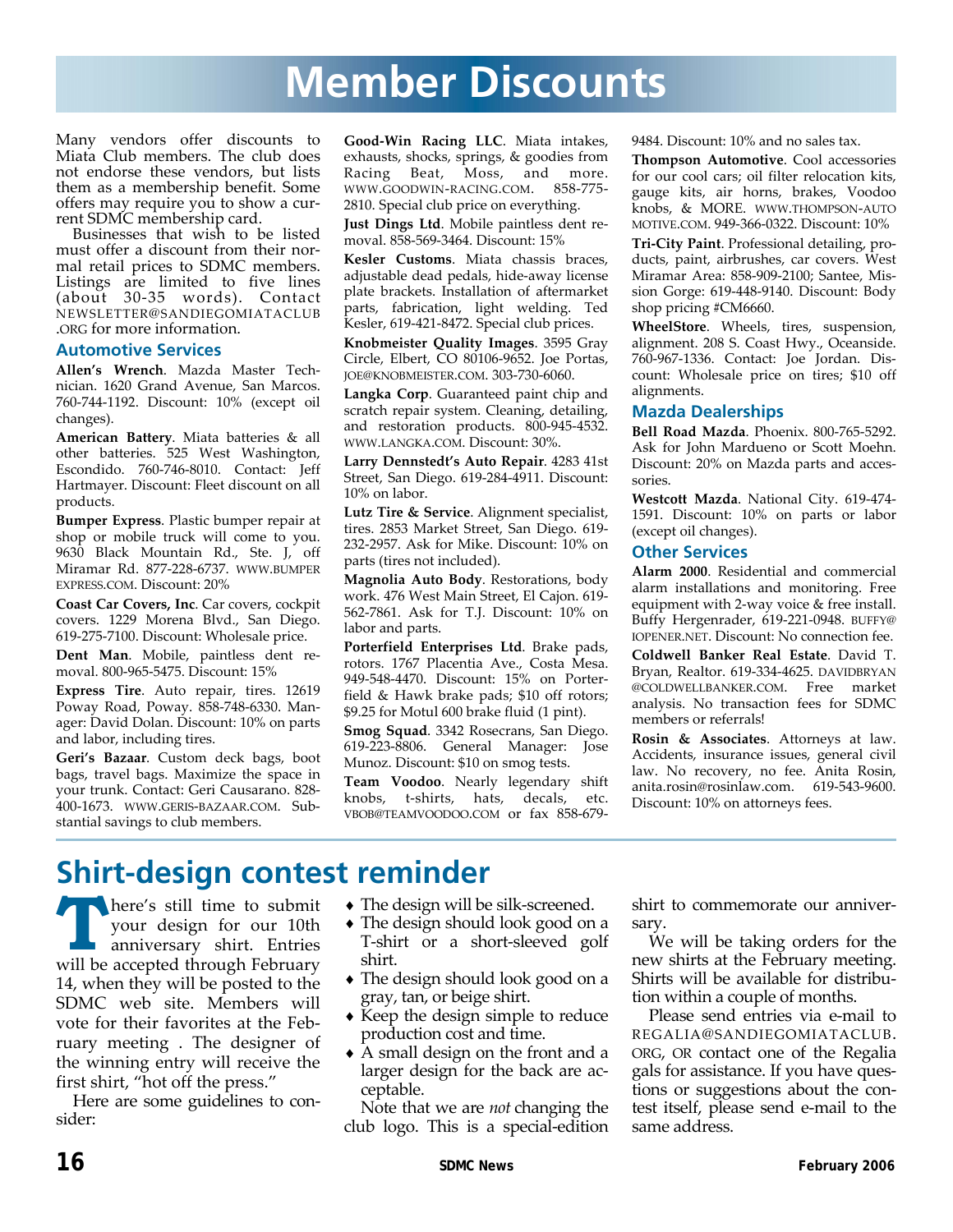# **Classified Ads**

#### MIATAS FOR SALE

**2001 Miata LS**. Crystal Blue, 44K miles, really excellent condition, automatic, leather, A/C, PS, PW, PDL, cruise, Bose sound, dual airbags, new tires, new battery, center-braced chrome roll bar w/ custom boot cover. \$14,500 OBO – new 2006 MX-5 on order. Contact Ray. 760-736-0156 or RCORBYONS@ADELPHIA.NET (Jan)

**2006 MX-5 Miata**. Top of the line Grand Touring edition in Copper Red (metallic) with tan leather interior. 6-speed manual. The car is MINT (as new) condition with 850 miles. All systems on the car work perfectly. It includes the Premium Package 2 (xenon headlights, traction control system, dynamic stability control, anti-theft alarm, advanced keyless entry), Suspension Package (Bilstein shocks, limited slip, sport tuned suspension), air conditioning, Bose radio and CD player, 10-spoke alloy wheels. Also, new this year: side air bags, 170 hp engine, larger interior, improved convertible top. I purchased this car from El Cajon Mazda on 10/12/2005 and paid cash. I just loved the car. I have to sell it because I have arthritis, which makes it too difficult for me to enter and exit. The price of the car with all options was \$27,095. I am asking \$24,000. It was my mistake. Someone will get a virtually brand new, garage-kept, carefully broken-in MX-5 at a good discount. I have all original documents and paperwork. Please call me for any further details. Robert Slifka, 858-454-6818. FLYBOY88@ DSLEXTREME.COM (Jan)

#### **OTMS FOR SALE**

**1993 Corvette Coupe**. LT-1, black with black leather interior, low 97K miles, V8, 6-speed, removable glass top, full power, Magna-flow exhaust. NEW clutch! Well maintained, always garaged, and in GREAT condition! REDUCED to sell: \$12,000 (OBO). Call Robin/Mike Faircloth, 760-789-5171 (Jan)

#### PARTS FOR SALE

**Suspension components**. Urethane sway bar bushings for NA (Flyin Miata, two sets, will do both front and rear bars), never used, \$60 or best offer. Factory front shock tower brace from 2002 SE, make offer. Carl Kuck, 858- 395-2299. TECHNOGEEK@SAN.RR.COM (Jan)

**Various parts**. 1.6 engine long nose crank, 78,000 miles, \$400. It's complete, but has some damage internally. 10AE seats, \$500. Lots of suspension and other parts, 1990 to 1999. Two sets of new 2006 seats, two tops, and other miscellaneous parts (take offs from 2006 spec Miata race cars). Wally Stevens, 619-232-2801 ext. 313; or evenings 619-234- 2858. Note new E-mail address: WALLYMIATA @GMAIL.COM (Jan)

#### ANNOUNCEMENTS

**Buying or selling** your Miata or Miata accessories? You can do it for free on Miatamart the Miata for Sale web site, run by SDMC member Rainer Mueller. Check it out at WWW.MIATAMART.COM.

# *Dub the Pub:* **Newsletter naming contest**

#### JERY STANDEFER, EDITOR-IN-CHIEF

**The San Diego Miata Club is** known and respected around the world, and so is our newsletter. It's filled every month with multiple events and happenings; the pictures show smiling faces and plenty of that special zoom‐zoom spirit. The only thing our newsletter is miss‐ ing is a name that is worthy of adorning such a special publica‐ tion.

Other Miata clubs have enthusias‐ tic names for their newsletters— *Roadster Review*, *The Open Road*, *Miatatudes*, *The Reward*, *Desert Trails*, and *Miata File* are just a few exam‐ ples from our fellow Miata clubs. San Diego Miata Club News has served us well for the past nine years, but it's time for something different and exciting. Do you have an idea for our newsletter's new name? Well, get those ideas ready. We're having a contest!

What are the guidelines? That's the great thing about this contest… there are no guidelines! A new name should somehow reflect the excitement of our club, but the sky is the limit. Submit your ideas to NEWSLETTER @ SANDIEGO MIATACLUB.ORG by February 14. You are welcome to submit more than one idea.

The executive and administrative boards will narrow down the sub‐ missions to three finalists. We prom‐ ise to wear boxing gloves and pro‐ tective gear, but don't be surprised to see a few black eyes at the Febru‐ ary 23 meeting! It will be at that meeting when the present member‐ ship will vote to choose the winning entry from those three finalists. The member who submits the winning name will not only see their idea on every future newsletter, but will also receive one free year of SDMC membership!

The new name will appear on the cover of the April 2006 newsletter. For inspiration, drop your top and find a twisty road. Then put your thinking cap on and overflow our inbox. Good luck!

#### *SDMC News* **is printed by:**